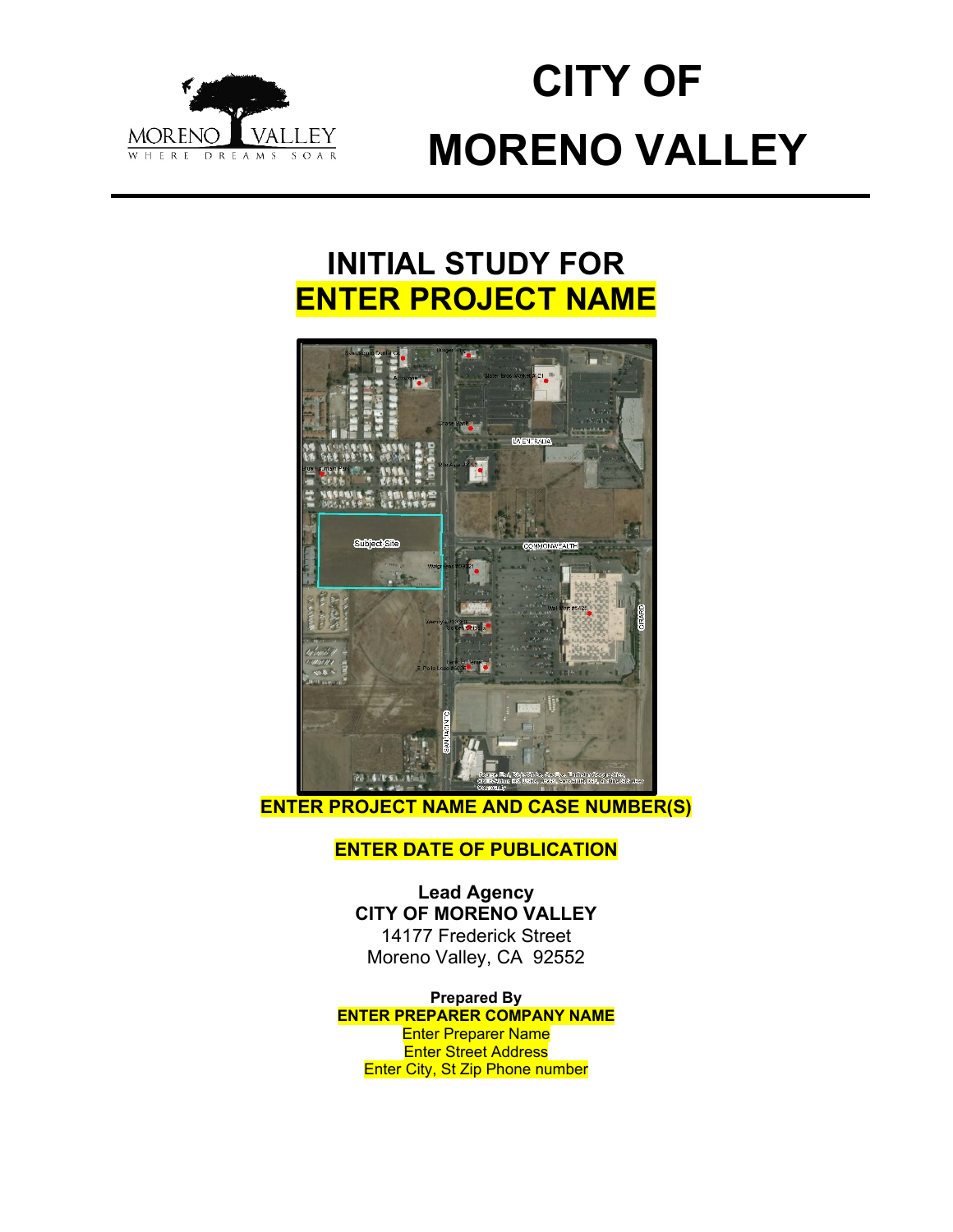# **TABLE OF CONTENTS**

| BACKGROUND INFORMATION AND PROJECT DESCRIPTION:                                                                  |
|------------------------------------------------------------------------------------------------------------------|
|                                                                                                                  |
|                                                                                                                  |
|                                                                                                                  |
|                                                                                                                  |
| L<br>II.<br>III.<br>VI.<br>VII.<br>VIII.<br>IX.<br>HYDROLOGY AND WATER QUALITY - Would the project:<br>X.<br>XI. |
| XII.<br>XIII.<br>XIV.                                                                                            |
| XV.<br>XVI.<br>XVII.<br>XVIII.                                                                                   |
| XIX.<br>WILDFIRE<br>XX.<br>XXI.                                                                                  |
|                                                                                                                  |

# **FIGURES**

# MITIGATION MONITORING AND REPORTING PROGRAM (Separate Document if applicable)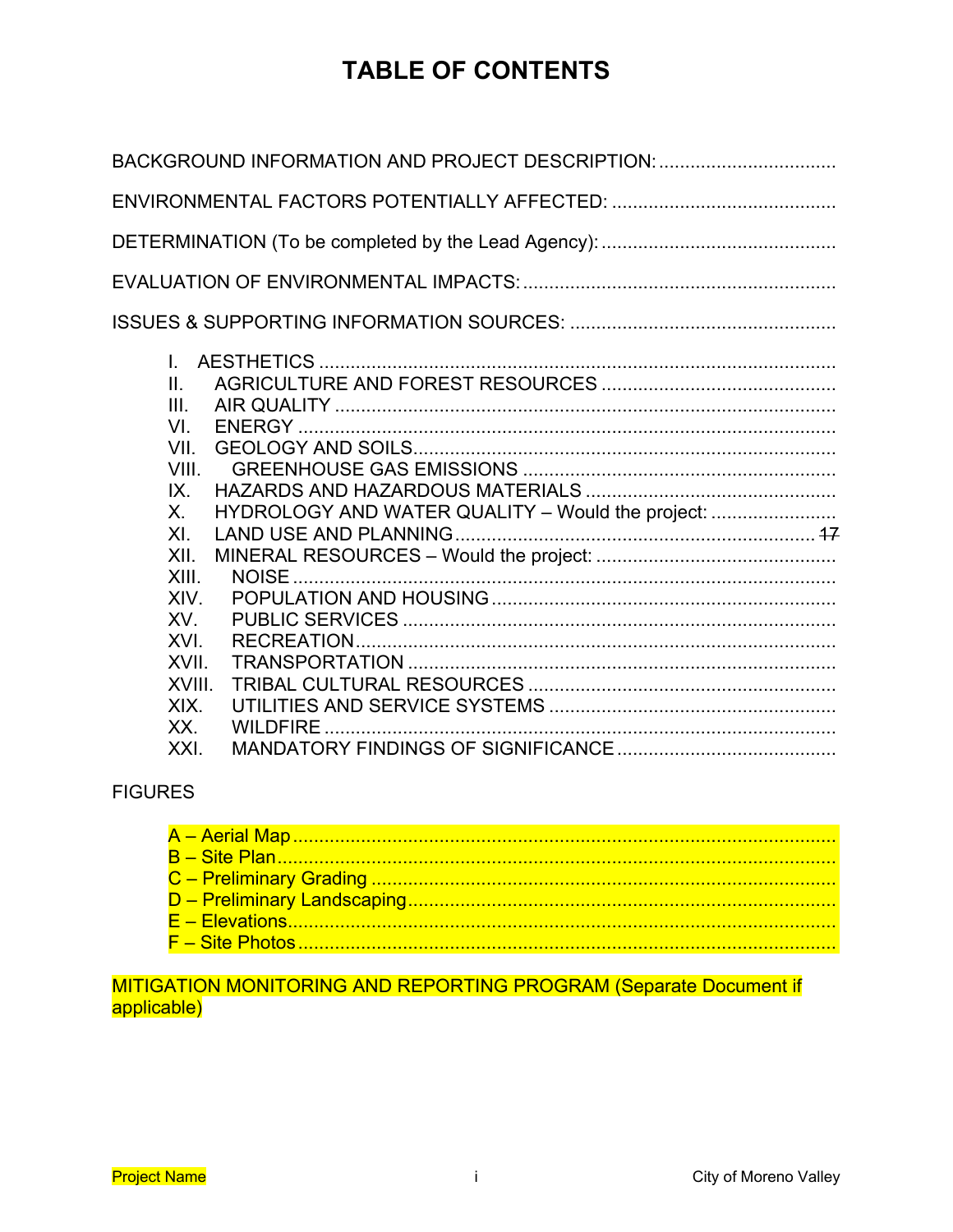## Lighting Study

**Air Quality and Greenhouse Gas Impact Study** 

Biological Resources Assessment & MSHCP Consistency Analysis Cultural, Archaeological and Paleontological Assessment Report or Study (*If this document contains confidential information pursuant to Government Code* 

*Section 6254.10 then it should not be placed on the website or provided to the public. It should be cited as a reference though.)*

Preliminary Soils & Foundation Evaluations & Soils Infiltration Testing for WQMP-BMP Design

Noise Impact Study

Traffic Impact Analysis

Project Specific Water Quality Management

Phase 1 Environmental Site Assessment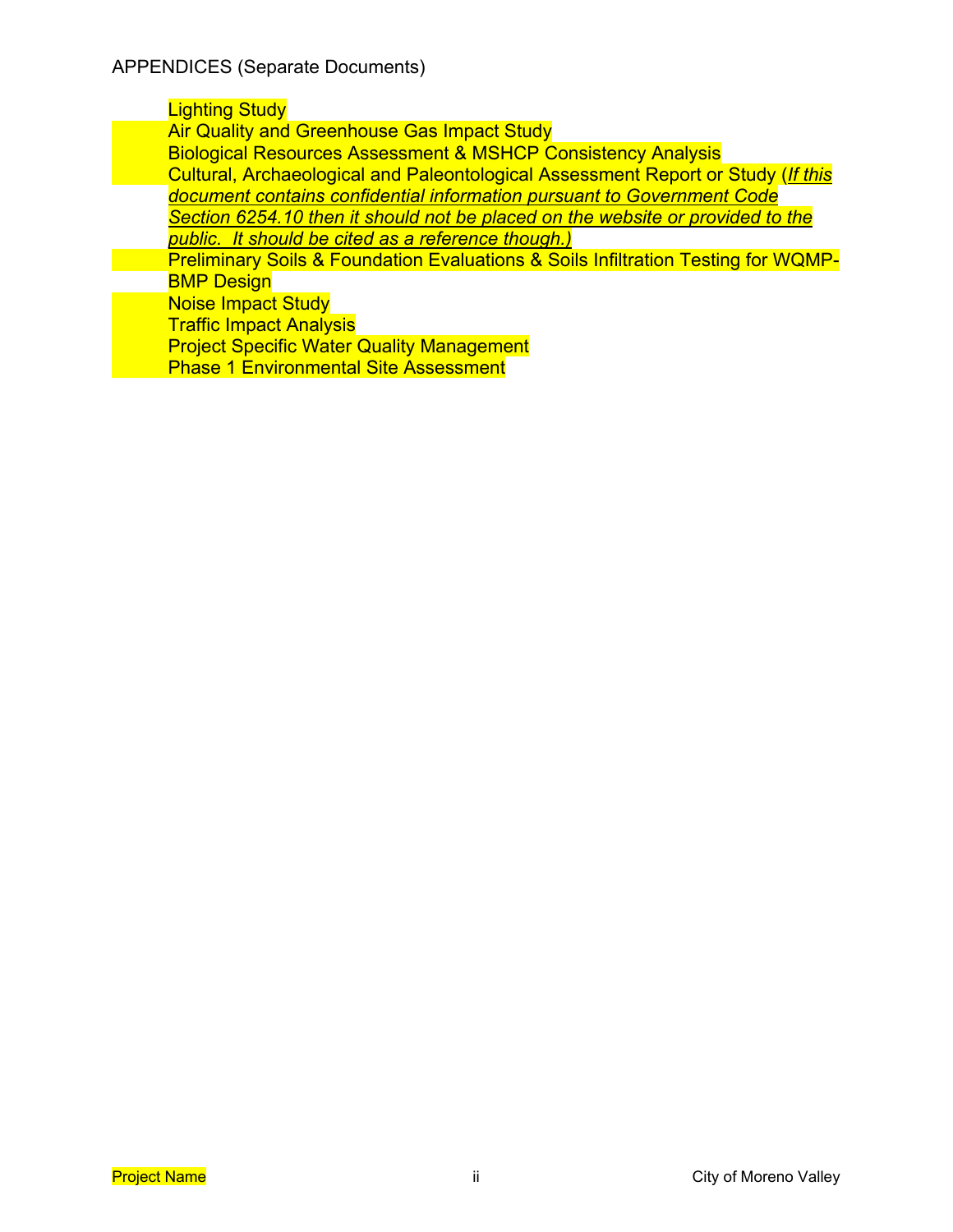

# **INITIAL STUDY (IS) FOR ENTER PROJECT NAME**

# **BACKGROUND INFORMATION AND PROJECT DESCRIPTION:**

- 1. **Project Case Number(s):**
- 2. **Project Title:**
- 3. **Public Comment Period:**
- 4. **Lead Agency:** City of Moreno Valley **City Project Planner, Planning Department** 14177 Frederick Street Moreno Valley, CA 92552 (951) XXX-XXXX E-mail
- 5. **Documents Posted At:** Enter the web location
- 6. **Prepared By:** Name, Title Company Name Company Address **Phone** E-mail
- 7. **Project Sponsor:**

#### **Applicant/Developer Property Owner**

Name, Title Name, Title Company Name Company Name Company Address Company Address Phone **Phone** Email Email

- 8. **Project Location:** Include location, USGS location and APN
- 9. **General Plan Designation:** XXX

General Plan description of the designation.

10. **Specific Plan Name and Designation:** Specific Plan Name if applicable

Enter description especially as it impacts the Project.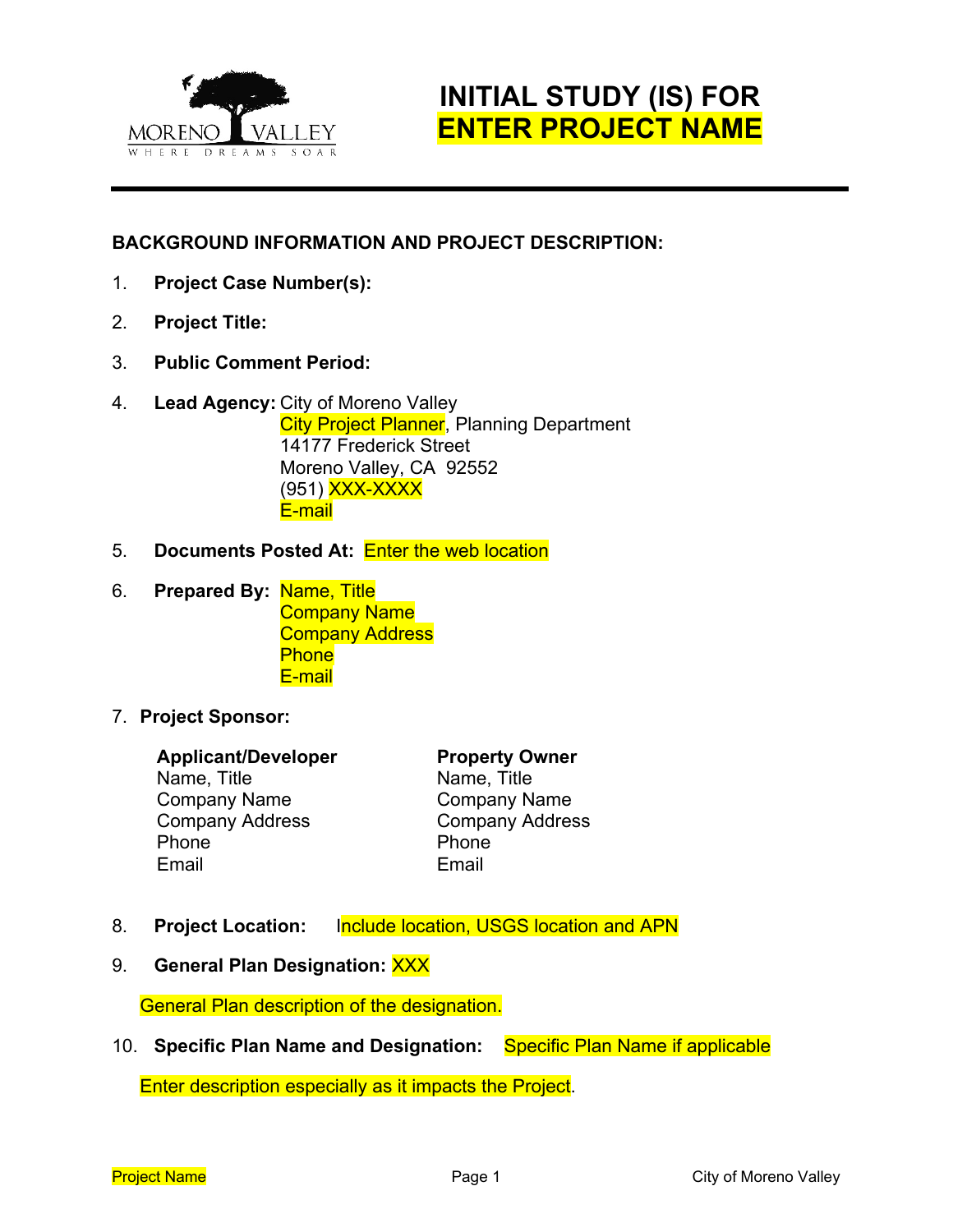# 11. **Existing Zoning:** XXX

Zoning description from the Zoning Code.

End with discussion of GP and Zoning compatibility.

#### 12. **Surrounding Land Uses and Setting:**

|                 | <b>Land Use</b> | <b>General Plan</b> | Zoning |
|-----------------|-----------------|---------------------|--------|
| Project<br>Site |                 |                     |        |
|                 |                 |                     |        |
| North           |                 |                     |        |
| South           |                 |                     |        |
| East            |                 |                     |        |
| West            |                 |                     |        |

#### 13. **Description of the Site and Project:**

#### *Environmental Setting*

#### *Project Description*

14. **Have California Native American tribes traditionally and culturally affiliated with the project area requested consultation pursuant to Public Resources Code section 21080.3.1? If so, is there a plan for consultation that includes, for example, the determination of significance of impacts to tribal cultural resources, procedures regarding confidentiality, etc.?**

Note: Conducting consultation early in the CEQA process allows tribal governments, lead agencies, and project proponents to discuss the level of environmental review, identify and address potential adverse impacts to tribal cultural resources, and reduce the potential for delay and conflict in the environmental review process. (See Public Resources Code section 21080.3.2.) Information may also be available from the California Native American Heritage Commission's Sacred Lands File per Public Resources Code section 5097.96 and the California Historical Resources Information System administered by the California Office of Historic Preservation. Please also note that Public Resources Code section 21082.3(c) contains provisions specific to confidentiality.

Enter description of Consultation in general terms (i.e., when it started, ended, the tribes consulted etc.).

- 15. **Other public agencies whose approval is required (e.g., permits, financing approval, or participation agreement):**
	- a. Enter agency
- 16. **Other Technical Studies Referenced in this Initial Study (Provided as Appendices):**
	- a. Lighting Study –
	- b. Air Quality and Greenhouse Gas Impact Study -
	- c. Health Risk assessment –
	- d. Biological –
	- e. Cultural/Archaeological/Paleontological –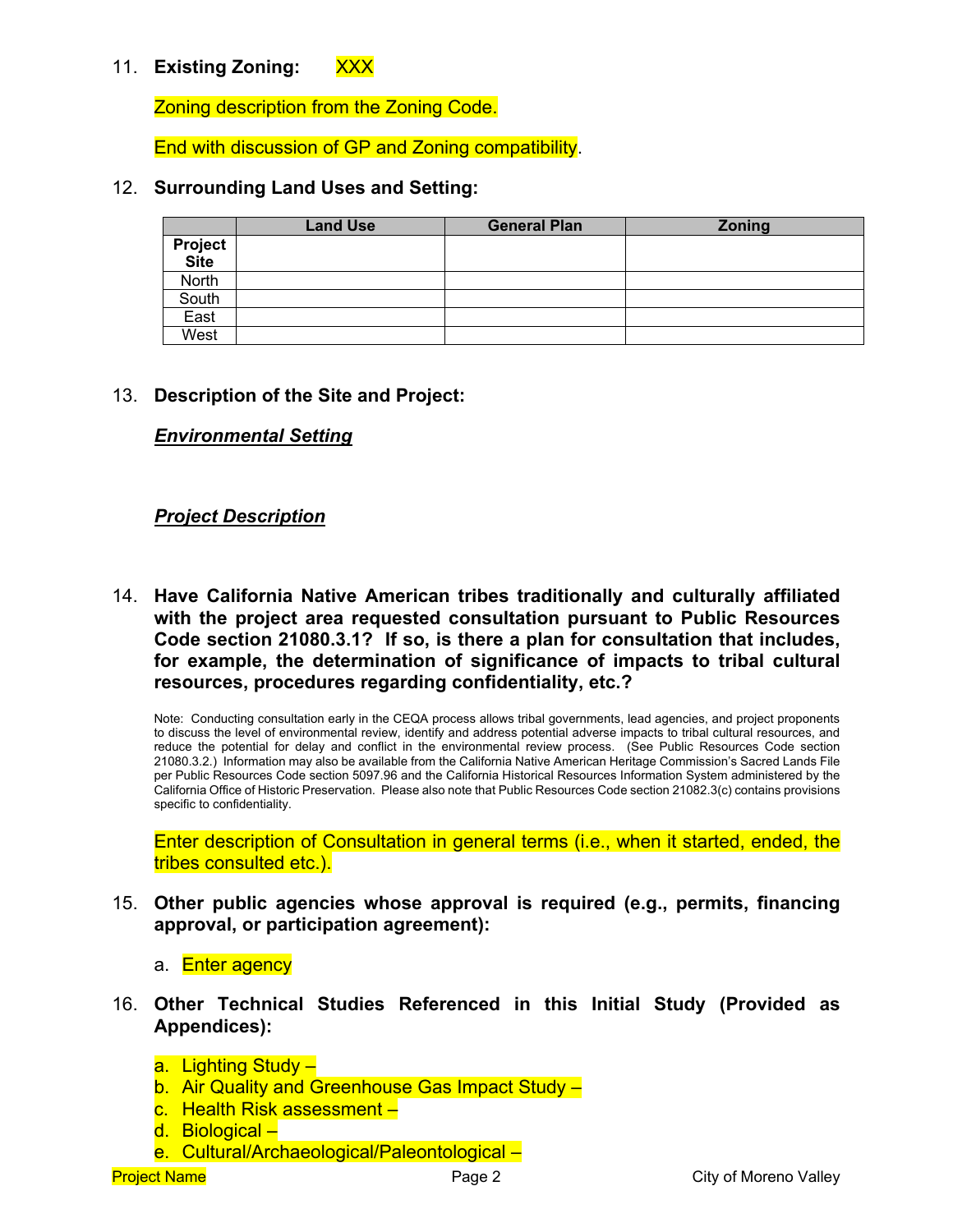- f. Energy Report –
- g. Soils or Geotechnical –
- h. Drainage or Hydrology –
- i. Noise Impact Study –
- j. Traffic Impact Analysis –
- k. Project Specific Water Quality Management –
- l. Phase 1 Environmental Site Assessment –

## 17. **Acronyms:**

| ADA -            | American with Disabilities Act                               |
|------------------|--------------------------------------------------------------|
| ALUC -           | <b>Airport Land Use Commission</b>                           |
| ALUCP-           | Airport Land Use Compatibility Plan                          |
| AQMP -           | Air Quality Management Plan                                  |
| CEQA -           | California Environmental Quality Act                         |
| CIWMD -          | California Integrated Waste Management District              |
| CMP-             | <b>Congestion Management Plan</b>                            |
| DTSC-            | Department of Toxic Substance Control                        |
| DWR-             | Department of Water Resources                                |
| EIR-             | <b>Environmental Impact Report</b>                           |
| EMWD -           | <b>Eastern Municipal Water District</b>                      |
| EOP-             | <b>Emergency Operations Plan</b>                             |
| FEMA-            | <b>Federal Emergency Management Agency</b>                   |
| FMMP-            | Farmland Mapping and Monitoring Program                      |
| GIS-             | Geographic Information System                                |
| GHG-             | <b>Greenhouse Gas</b>                                        |
| $GP -$           | <b>General Plan</b>                                          |
| <b>HCM</b>       | <b>Highway Capacity Manual</b>                               |
| HOA -            | Home Owners' Association                                     |
| $IS -$           | <b>Initial Study</b>                                         |
| LHMP -           | Local Hazard Mitigation Plan                                 |
| LOS -            | <b>Level of Service</b>                                      |
| LST -            | Localized Significance Threshold                             |
| MARB-            | March Air Reserve Base                                       |
| MARB/IPA-        | March Air Reserve Base/Inland Port Airport                   |
| MSHCP-           | Multiple Species Habitat Conservation Plan                   |
| MVFP-            | Moreno Valley Fire Department                                |
| MVPD -           | Moreno Valley Police Department                              |
| MVUSD-           | Moreno Valley Unified School District                        |
| MWD -            | <b>Metropolitan Water District</b>                           |
| NCCP-            | <b>Natural Communities Conservation Plan</b>                 |
| NPDES-           | National Pollutant Discharge Elimination System              |
| OEM-             | <b>Office of Emergency Services</b>                          |
| OPR-             | Office of Planning & Research, State                         |
| PEIR-            | <b>Program Environmental Impact Report</b>                   |
| PW -             | Public Works                                                 |
| RCEH-            | <b>Riverside County Environmental Health</b>                 |
| <b>RCFCWCD -</b> | Riverside County Flood Control & Water Conservation District |
| RCP-             | Regional Comprehensive Plan                                  |
| RCTC-            | <b>Riverside County Transportation Commission</b>            |
| RCWMD -          | Riverside County Waste Management District                   |
| RTA-             | <b>Riverside Transit Agency</b>                              |
| RTIP-            | Regional Transportation Improvement Plan                     |
| RTP-             | <b>Regional Transportation Plan</b>                          |
| SAWPA -          | Santa Ana Watershed Project Authority                        |
|                  |                                                              |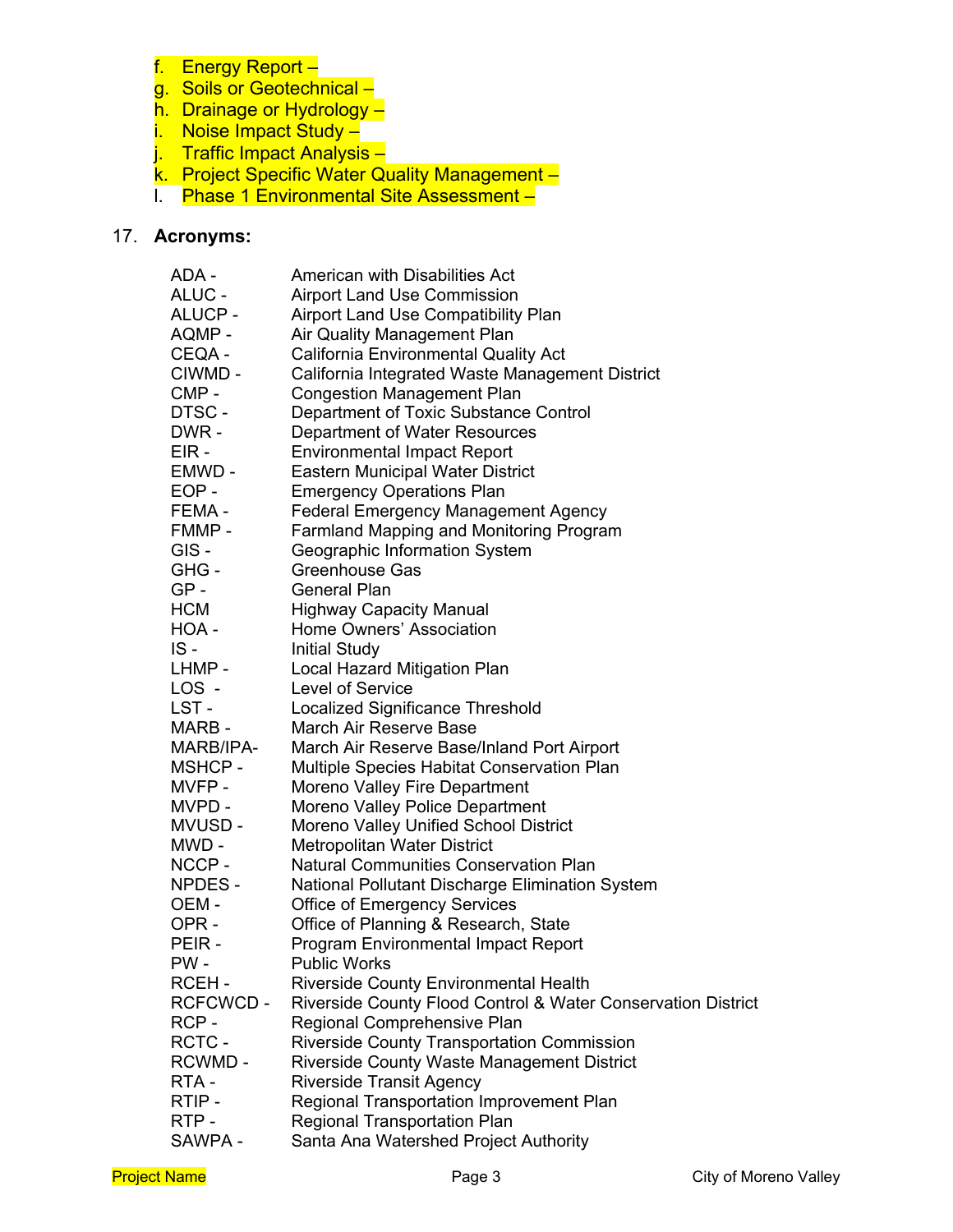| SCAG -         | Southern California Association of Governments   |
|----------------|--------------------------------------------------|
| SCAQMD -       | South Coast Air Quality Management District      |
| SCE -          | Southern California Edison                       |
| SCH-           | <b>State Clearinghouse</b>                       |
| <b>SKRHCP-</b> | Stephens' Kangaroo Rat Habitat Conservation Plan |
| SWPPP-         | <b>Storm Water Pollution Prevention Plan</b>     |
| SWRCB-         | State Water Resources Control Board              |
| USFWS-         | United States Fish and Wildlife                  |
| USGS -         | <b>United States Geologic Survey</b>             |
| VMT -          | <b>Vehicle Miles Traveled</b>                    |
| <b>VVUSD-</b>  | <b>Valley Verde Unified School District</b>      |
| WQMP-          | <b>Water Quality Management Plan</b>             |
| WRCOG -        | <b>Western Riverside Council of Government</b>   |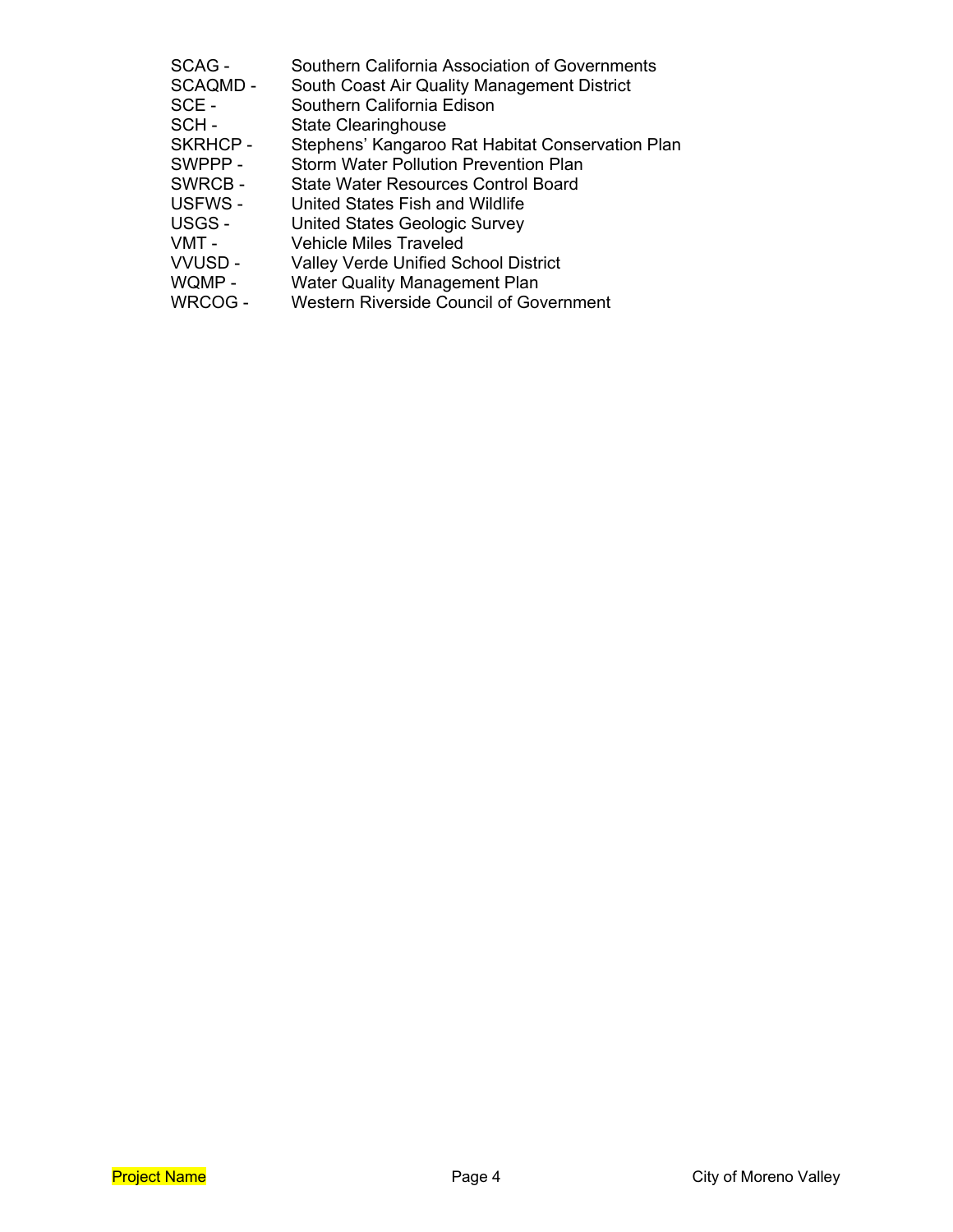## **ENVIRONMENTAL FACTORS POTENTIALLY AFFECTED:**

The environmental factors checked below would be potentially affected by this project, involving at least one impact that is a "Potentially Significant Impact" as indicated by the checklist on the following pages.

| Aesthetics                            | Agriculture &<br><b>Forestry Resources</b> | <b>Air Quality</b>                      |
|---------------------------------------|--------------------------------------------|-----------------------------------------|
| <b>Biological Resources</b>           | <b>Cultural Resources</b>                  | Energy                                  |
| Geology & Soils                       | Greenhouse Gas<br>Emissions                | Hazards & Hazardous<br><b>Materials</b> |
| Hydrology &<br><b>Water Quality</b>   | Land Use & Planning                        | <b>Mineral Resources</b>                |
| <b>Noise</b>                          | Population & Housing                       | <b>Public Services</b>                  |
| Recreation                            | Transportation                             | <b>Tribal Cultural</b><br>Resources     |
| Utilities &<br><b>Service Systems</b> | Wildfire                                   | Mandatory Findings of<br>Significance   |

## **DETERMINATION (To be completed by the Lead Agency):**

On the basis of this initial evaluation:

I find that the proposed project COULD NOT have a significant effect on the environment,  $\Box$  and a NEGATIVE DECLARATION will be prepared.

I find that although the proposed project could have a significant effect on the environment, there will not be a significant effect in this case because revisions in the project have been made by or agreed to by the project proponent. A MITIGATED NEGATIVE DECLARATION will be prepared.

I find that the proposed project MAY have a significant effect on the environment, and an  $\Box$  ENVIRONMENTAL IMPACT REPORT is required.

I find that the proposed project MAY have a "potentially significant" or "potentially significant unless mitigated" impact on the environment, but at least one effect 1) has been adequately analyzed in an earlier document pursuant to applicable legal standards, and 2) has been addressed by mitigation measures based on the earlier analysis as described on attached sheets. An ENVIRONMENTAL IMPACT REPORT is required, but it must analyze only the effects that remain to be addressed.

I find that although the proposed project could have a significant effect on the environment, because all potentially significant effects (a) have been analyzed adequately in an earlier EIR or NEGATIVE DECLARATION pursuant to applicable standards, and (b) have been  $\Box$  avoided or mitigated pursuant to that earlier EIR or NEGATIVE DECLARATION, including revisions or mitigation measures that are imposed upon the proposed project, nothing further is required.

| Signature                   | Date                  |
|-----------------------------|-----------------------|
| <b>City Project Planner</b> | City of Moreno Valley |
| <b>Printed Name</b>         | For                   |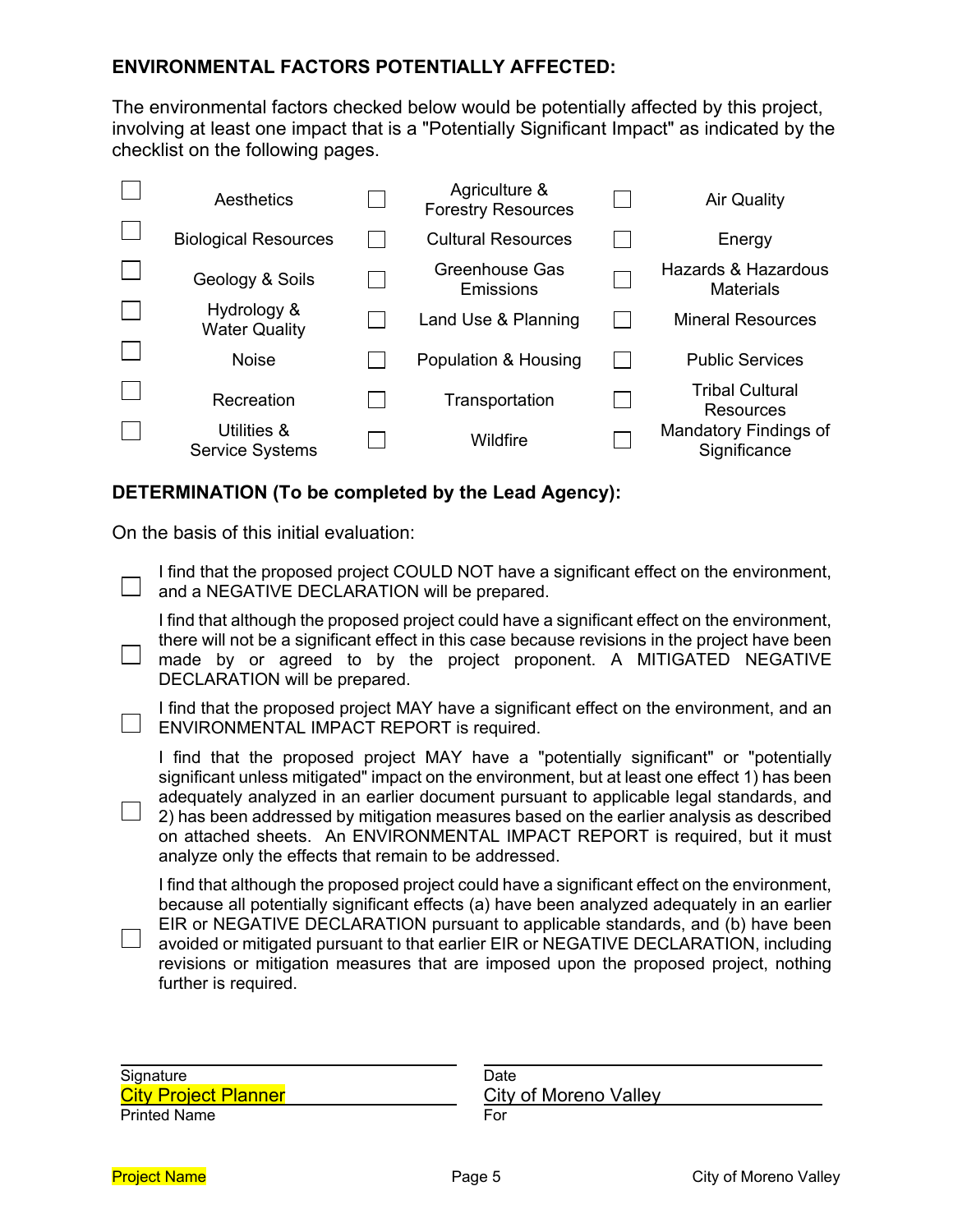# **EVALUATION OF ENVIRONMENTAL IMPACTS:**

- 1) A brief explanation is required for all answers except "No Impact" answers that are adequately supported by the information sources a Lead Agency cites in the parentheses following each question. A "No Impact" answer is adequately supported if the referenced information sources show that the impact simply does not apply to projects like the one involved (e.g. the project falls outside a fault rupture zone). A "No Impact" answer should be explained where it is based on project-specific factors as well as general standards (e.g. the project will not expose sensitive receptors to pollutants, based on a project-specific screening analysis).
- 2) All answers must take account of the whole action involved, including off-site as well as on-site, cumulative as well as project-level, indirect as well as direct, and construction as well as operational impacts.
- 3) Once the Lead Agency has determined that a particular physical impact may occur, then the checklist answers must indicate whether the impact is potentially significant, less than significant with mitigation, or less than significant. "Potentially Significant Impact" is appropriate if there is substantial evidence that an effect is significant. If there are one or more "Potentially Significant Impact" entries when the determination is made, an EIR is required.
- 4) Less Than Significant with Mitigation Incorporated" applies where the incorporation of mitigation measures has reduced an effect from "Potentially Significant Impact" to a "Less than Significant Impact." The Lead Agency must describe the mitigation measures, and briefly explain how they reduce the effect to a less than significant level (mitigation measures from Section XVII, "Earlier Analyses," may be crossreferenced).
- 5) Earlier analyses may be used where, pursuant to the tiering, program EIR, or another CEQA process, an effect has been adequately analyzed in an earlier EIR or negative declaration. Section 15063(c)(3)(D). In this case, a brief discussion should identify the following:
	- a) Earlier Analyses Used. Identify and state where they are available for review.
	- b) Impacts Adequately Addressed. Identify which effects from the above checklist were within the scope of and adequately analyzed in an earlier document pursuant to applicable legal standards, and state whether such effects were addressed by mitigation measures based on the earlier analysis.
	- c) Mitigation Measures. For effects that are "Less than Significant with Mitigation Measures Incorporated," describe the mitigation measures which were incorporated or refined from the earlier document and the extent to which they address site-specific conditions for the project.

Project Name **Project Name Page 6** Page 6 City of Moreno Valley 6) Lead agencies are encouraged to incorporate into the checklist references to information sources for potential impacts (e.g. general plans, zoning ordinances).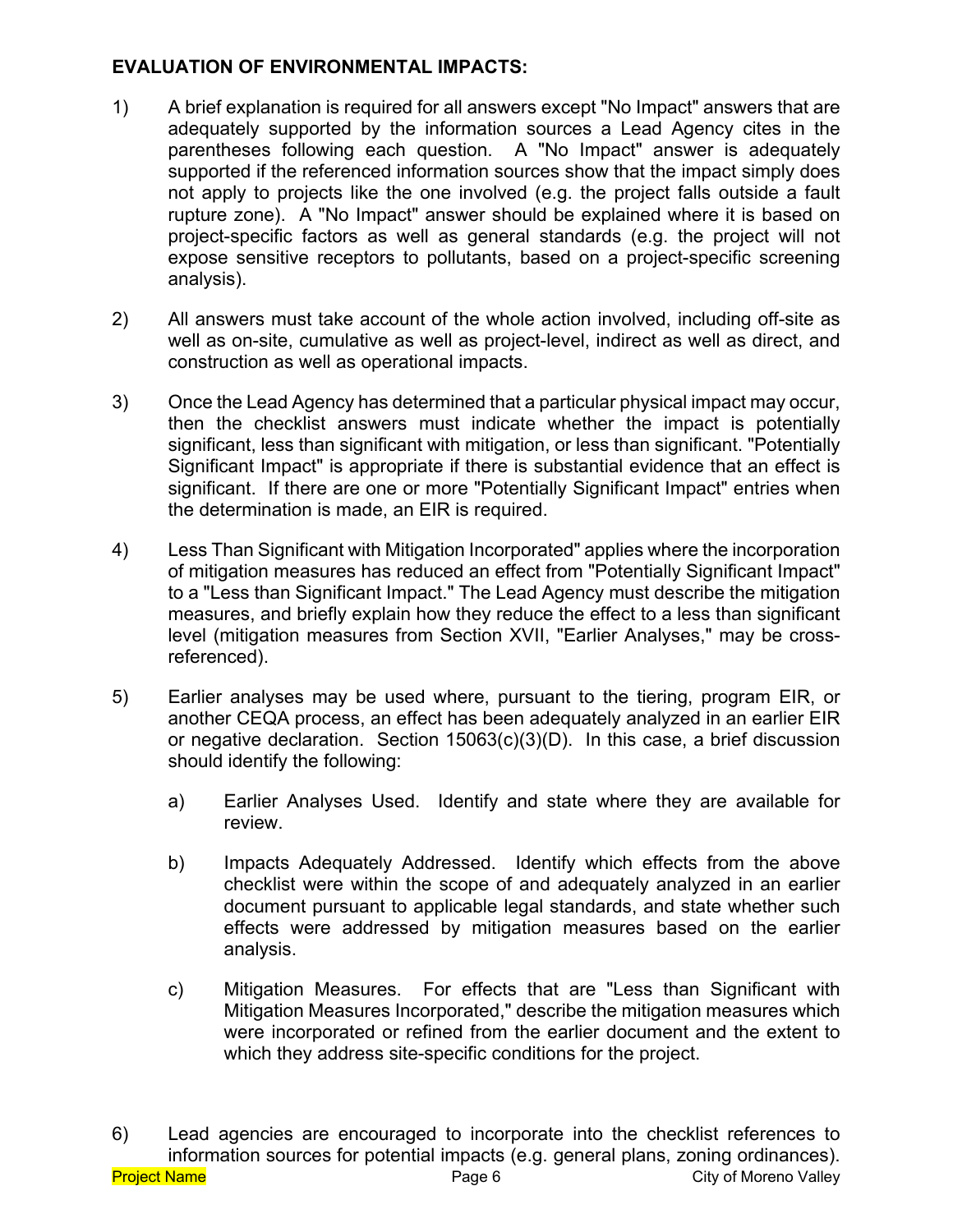Reference to a previously prepared or outside document should, where appropriate, include a reference to the page or pages where the statement is substantiated.

- 7) Supporting Information Sources. A source list should be attached, and other sources used, or individuals contacted should be cited in the discussion.
- 8) This is only a suggested form, and lead agencies are free to use different formats; however, lead agencies should normally address the questions from this checklist that are relevant to a project's environmental effects in whatever format is selected.
- 9) The explanation of each issue should identify:
	- a) the significance criteria or threshold, if any, used to evaluate each question; and
	- b) the mitigation measure identified, if any, to reduce the impact to less than significance.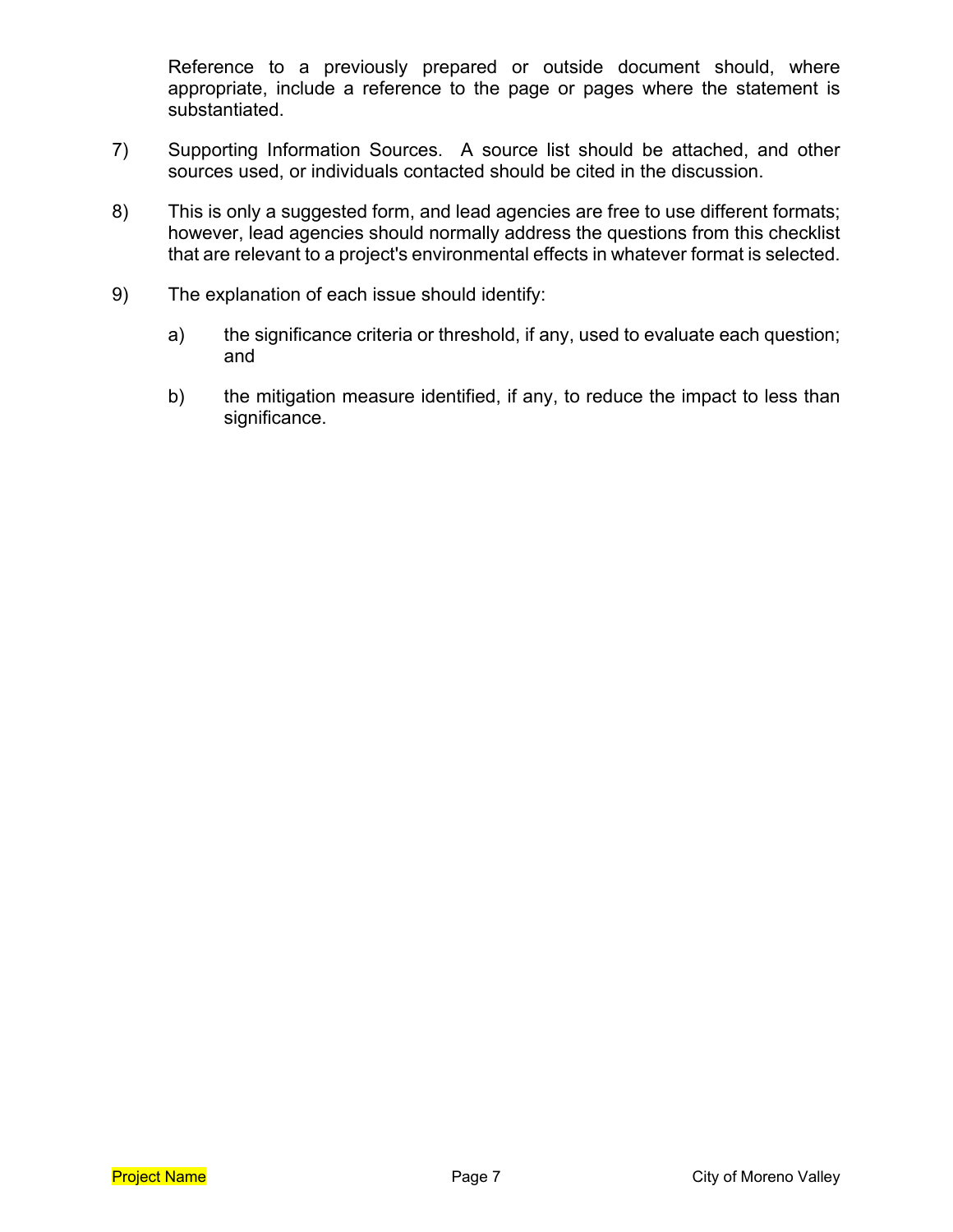|                                                                                                                                                                                                                                                                                                                                                                                                                                                                                                                                                                                                                                                                                                             | <b>ISSUES &amp; SUPPORTING</b><br><b>INFORMATION SOURCES:</b>                                                                                                                                                                                                                                                                                                                                                                                                                                                                                                                                                                                                                                                                                                                                                                                                                                                                             | Potentially<br>Significant<br>Impact | Less Than<br>Significant<br>with<br>Mitigation<br>Incorporated | Less Than<br>Significant<br>Impact | <b>No</b><br>Impact |  |  |
|-------------------------------------------------------------------------------------------------------------------------------------------------------------------------------------------------------------------------------------------------------------------------------------------------------------------------------------------------------------------------------------------------------------------------------------------------------------------------------------------------------------------------------------------------------------------------------------------------------------------------------------------------------------------------------------------------------------|-------------------------------------------------------------------------------------------------------------------------------------------------------------------------------------------------------------------------------------------------------------------------------------------------------------------------------------------------------------------------------------------------------------------------------------------------------------------------------------------------------------------------------------------------------------------------------------------------------------------------------------------------------------------------------------------------------------------------------------------------------------------------------------------------------------------------------------------------------------------------------------------------------------------------------------------|--------------------------------------|----------------------------------------------------------------|------------------------------------|---------------------|--|--|
| I.                                                                                                                                                                                                                                                                                                                                                                                                                                                                                                                                                                                                                                                                                                          | <b>AESTHETICS</b> – Except as provided in <b>Public Resources Code <math>\S21099</math></b> – Modernization of<br>Transportation Analysis for Transit-Oriented Infill Projects - Would the project:                                                                                                                                                                                                                                                                                                                                                                                                                                                                                                                                                                                                                                                                                                                                       |                                      |                                                                |                                    |                     |  |  |
| a)                                                                                                                                                                                                                                                                                                                                                                                                                                                                                                                                                                                                                                                                                                          | Have a substantial adverse effect on a scenic<br>vista?                                                                                                                                                                                                                                                                                                                                                                                                                                                                                                                                                                                                                                                                                                                                                                                                                                                                                   |                                      |                                                                |                                    |                     |  |  |
|                                                                                                                                                                                                                                                                                                                                                                                                                                                                                                                                                                                                                                                                                                             | <b>Response:</b>                                                                                                                                                                                                                                                                                                                                                                                                                                                                                                                                                                                                                                                                                                                                                                                                                                                                                                                          |                                      |                                                                |                                    |                     |  |  |
| b)                                                                                                                                                                                                                                                                                                                                                                                                                                                                                                                                                                                                                                                                                                          | Substantially damage scenic resources,<br>including, but not limited to, trees, rock<br>outcroppings, and historic buildings within a<br>state scenic highway?                                                                                                                                                                                                                                                                                                                                                                                                                                                                                                                                                                                                                                                                                                                                                                            |                                      |                                                                |                                    |                     |  |  |
|                                                                                                                                                                                                                                                                                                                                                                                                                                                                                                                                                                                                                                                                                                             | <b>Response:</b>                                                                                                                                                                                                                                                                                                                                                                                                                                                                                                                                                                                                                                                                                                                                                                                                                                                                                                                          |                                      |                                                                |                                    |                     |  |  |
| C)                                                                                                                                                                                                                                                                                                                                                                                                                                                                                                                                                                                                                                                                                                          | In non-urbanized areas, substantially degrade<br>the existing visual character or quality of public<br>views of the site and its surroundings? (Public<br>views are those that are experienced from<br>publicly accessible vantage point). If the<br>project is in an urbanized area, would the<br>project conflict with applicable zoning and other<br>regulations governing scenic quality?                                                                                                                                                                                                                                                                                                                                                                                                                                                                                                                                             |                                      |                                                                |                                    |                     |  |  |
|                                                                                                                                                                                                                                                                                                                                                                                                                                                                                                                                                                                                                                                                                                             | <b>Response:</b>                                                                                                                                                                                                                                                                                                                                                                                                                                                                                                                                                                                                                                                                                                                                                                                                                                                                                                                          |                                      |                                                                |                                    |                     |  |  |
| d)                                                                                                                                                                                                                                                                                                                                                                                                                                                                                                                                                                                                                                                                                                          | Create a new source of substantial light or glare<br>which would adversely affect day or nighttime<br>views in the area?                                                                                                                                                                                                                                                                                                                                                                                                                                                                                                                                                                                                                                                                                                                                                                                                                  |                                      |                                                                |                                    |                     |  |  |
| <b>Response:</b><br>Sources:<br>1. Moreno Valley General Plan, adopted July 11, 2006<br>• Chapter 2 – Community Development Element – Section 2.3 – Community Design<br>Chapter 7 - Conservation Element - Section 7.8 - Scenic Resources<br>Figure 7-2 - Major Scenic Resources<br>2. Final Environmental Impact Report City of Moreno Valley General Plan, certified July 11, 2006<br>Section 5.11 - Aesthetics<br>Figure 5.11-1 - Major Scenic Resources<br>3. Title 9 - Planning and Zoning of the Moreno Valley Municipal Code<br>Section 9.10.110 - Light and Glare of the Moreno Valley Municipal Code.<br>Chapter 9.16 - Design Guidelines<br>٠<br>Section 9.17.030 G - Heritage Trees<br>$\bullet$ |                                                                                                                                                                                                                                                                                                                                                                                                                                                                                                                                                                                                                                                                                                                                                                                                                                                                                                                                           |                                      |                                                                |                                    |                     |  |  |
|                                                                                                                                                                                                                                                                                                                                                                                                                                                                                                                                                                                                                                                                                                             |                                                                                                                                                                                                                                                                                                                                                                                                                                                                                                                                                                                                                                                                                                                                                                                                                                                                                                                                           |                                      |                                                                |                                    |                     |  |  |
|                                                                                                                                                                                                                                                                                                                                                                                                                                                                                                                                                                                                                                                                                                             | <b>II. AGRICULTURE AND FOREST RESOURCES - In determining whether impacts to</b><br>agricultural resources are significant environmental effects, lead agencies may refer to the California<br>Agricultural Land Evaluation and Site Assessment Model (1997) prepared by the California Dept. of<br>Conservation as an optional model to use in assessing impacts on agriculture and farmland. In<br>determining whether impacts to forest resources, including timberland, are significant environmental<br>effects, lead agencies may refer to information compiled by the California Department of Forestry<br>and Fire Protection regarding the state's inventory of forest land, including the Forest and Range<br>Assessment Project and the Forest Legacy Assessment project; and forest carbon measurement<br>methodology provided in Forest protocols adopted by the California Air Resources Board.<br><b>Would the project:</b> |                                      |                                                                |                                    |                     |  |  |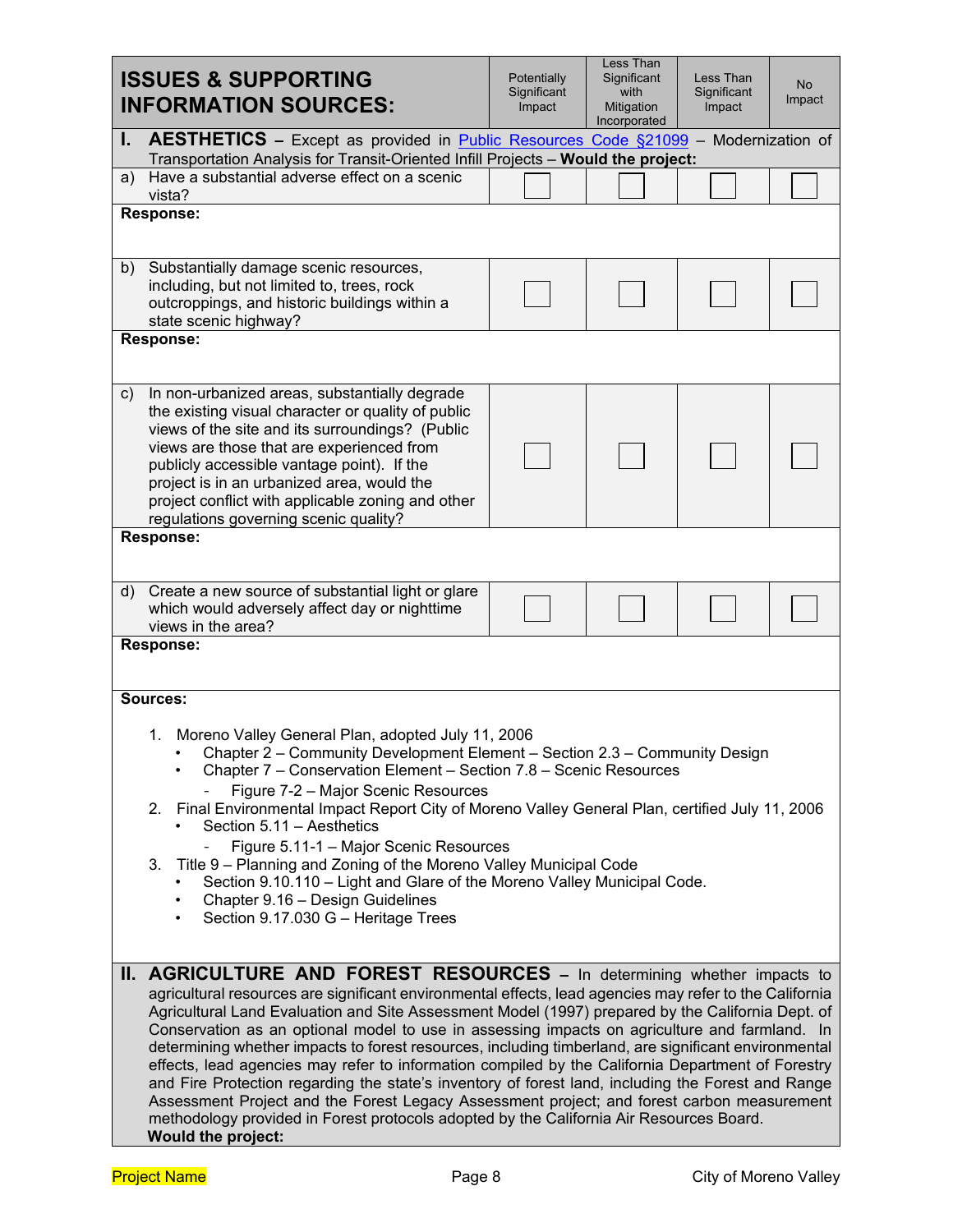| <b>ISSUES &amp; SUPPORTING</b><br><b>INFORMATION SOURCES:</b>                                                                                                                                                                                                                                                                                                                                                  | Potentially<br>Significant<br>Impact | Less Than<br>Significant<br>with<br>Mitigation<br>Incorporated | Less Than<br>Significant<br>Impact | <b>No</b><br>Impact |  |  |
|----------------------------------------------------------------------------------------------------------------------------------------------------------------------------------------------------------------------------------------------------------------------------------------------------------------------------------------------------------------------------------------------------------------|--------------------------------------|----------------------------------------------------------------|------------------------------------|---------------------|--|--|
| Convert Prime Farmland, Unique Farmland, or<br>a)<br>Farmland of Statewide Importance (Farmland),<br>as shown on the maps prepared pursuant to the<br>Farmland Mapping and Monitoring Program of<br>the California Resources Agency, to non-<br>agricultural use?                                                                                                                                              |                                      |                                                                |                                    |                     |  |  |
| <b>Response:</b>                                                                                                                                                                                                                                                                                                                                                                                               |                                      |                                                                |                                    |                     |  |  |
| Conflict with existing zoning for agricultural use,<br>b)<br>or a Williamson Act contract?<br><b>Response:</b>                                                                                                                                                                                                                                                                                                 |                                      |                                                                |                                    |                     |  |  |
| Conflict with existing zoning for, or cause<br>c)<br>rezoning of, forest land (as defined in Public<br>Resources Code section 12220(g)), timberland<br>(as defined by Public Resources Code section<br>or timberland zoned<br>Timberland<br>$4526$ ),<br>Production (as defined by Government Code<br>section $51104(q)$ ?                                                                                     |                                      |                                                                |                                    |                     |  |  |
| <b>Response:</b><br>Result in the loss of forest land or conversion of<br>$\mathsf{d}$                                                                                                                                                                                                                                                                                                                         |                                      |                                                                |                                    |                     |  |  |
| forest land to non-forest use?<br><b>Response:</b>                                                                                                                                                                                                                                                                                                                                                             |                                      |                                                                |                                    |                     |  |  |
| Involve<br>in<br>the<br>other<br>changes<br>existing<br>e)<br>environment which, due to their location or<br>nature, could result in the conversion of<br>Farmland, to non-agricultural use or conversion<br>of forest land to non-forest use?                                                                                                                                                                 |                                      |                                                                |                                    |                     |  |  |
| <b>Response:</b>                                                                                                                                                                                                                                                                                                                                                                                               |                                      |                                                                |                                    |                     |  |  |
| Sources:<br>1. Moreno Valley General Plan, adopted July 11, 2006<br>Chapter 7 - Conservation Element - Section 7.7 - Agricultural Resources<br>2. Final Environmental Impact Report City of Moreno Valley General Plan, certified July 11, 2006<br>Section 5.8 - Agricultural Resources<br>Figure 5.8-1 - Important Farmlands<br>Title 9 - Planning and Zoning of the Moreno Valley Municipal Code<br>3.<br>4. |                                      |                                                                |                                    |                     |  |  |
| III. AIR QUALITY - Where available, the significance criteria established by the applicable air quality<br>management district or air pollution control district may be relied upon to make the following<br>determinations. Would the project:                                                                                                                                                                |                                      |                                                                |                                    |                     |  |  |
| a) Conflict with or obstruct implementation of the<br>applicable air quality plan?<br><b>Response:</b>                                                                                                                                                                                                                                                                                                         |                                      |                                                                |                                    |                     |  |  |
| b) Result in a cumulatively considerable net<br>increase of any criteria pollutant for which the<br>project region is non-attainment under an<br>applicable federal or state ambient air quality<br>standard?<br><b>Response:</b>                                                                                                                                                                              |                                      |                                                                |                                    |                     |  |  |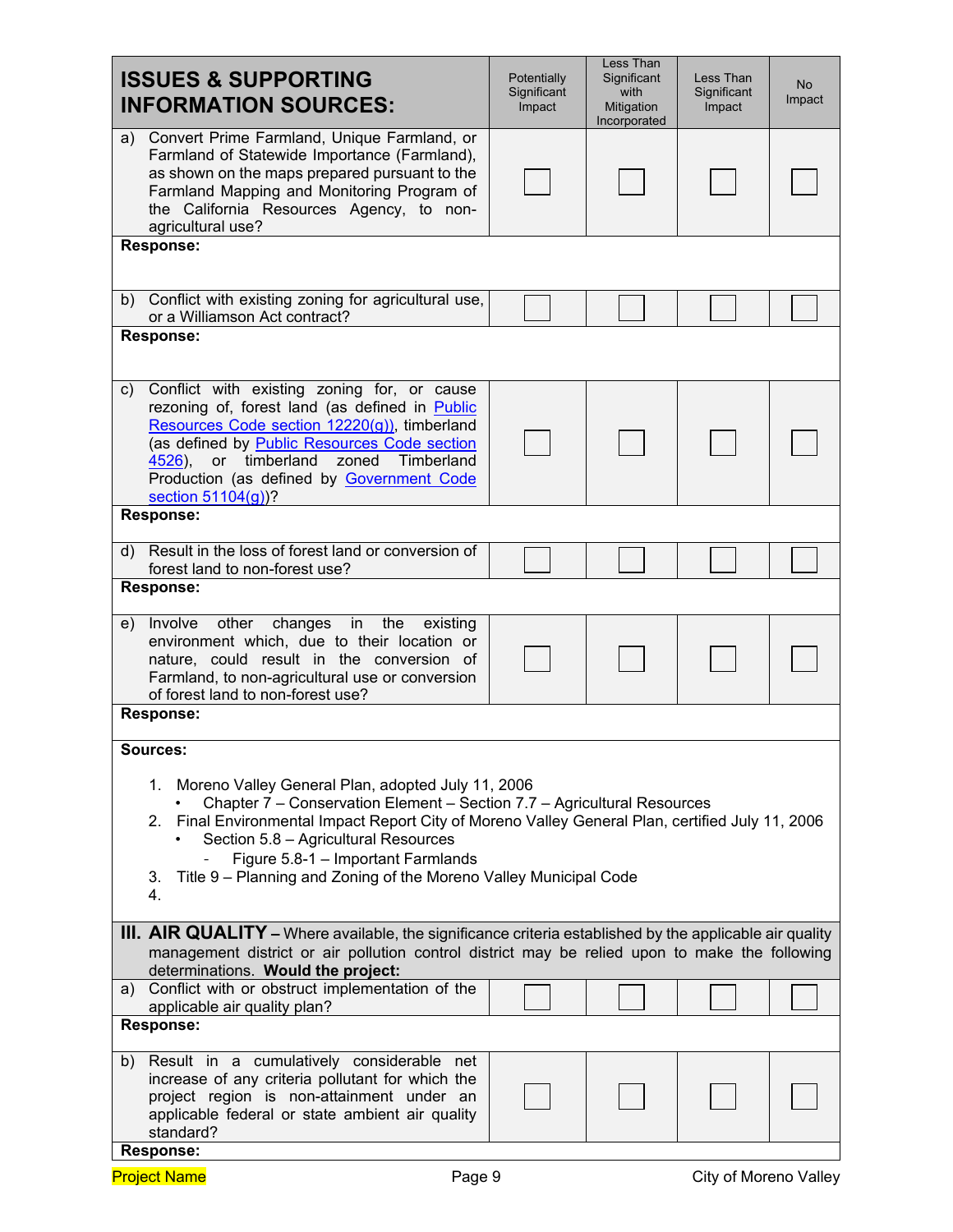| <b>ISSUES &amp; SUPPORTING</b><br><b>INFORMATION SOURCES:</b>                                                                                                                                                                                                                                                                                                                                                                                                                                                                                                                                                                                                                                                                                                                        | Potentially<br>Significant<br>Impact | Less Than<br>Significant<br>with<br>Mitigation<br>Incorporated | Less Than<br>Significant<br>Impact | <b>No</b><br>Impact |  |  |
|--------------------------------------------------------------------------------------------------------------------------------------------------------------------------------------------------------------------------------------------------------------------------------------------------------------------------------------------------------------------------------------------------------------------------------------------------------------------------------------------------------------------------------------------------------------------------------------------------------------------------------------------------------------------------------------------------------------------------------------------------------------------------------------|--------------------------------------|----------------------------------------------------------------|------------------------------------|---------------------|--|--|
| sensitive receptors<br>substantial<br>Expose<br>$\mathsf{c}$ )<br>to<br>pollutant concentrations?                                                                                                                                                                                                                                                                                                                                                                                                                                                                                                                                                                                                                                                                                    |                                      |                                                                |                                    |                     |  |  |
| <b>Response:</b><br>Result in other emissions (such as those leading<br>d)<br>to odors adversely affecting a substantial<br>number of people?                                                                                                                                                                                                                                                                                                                                                                                                                                                                                                                                                                                                                                        |                                      |                                                                |                                    |                     |  |  |
| <b>Response:</b><br>Sources:                                                                                                                                                                                                                                                                                                                                                                                                                                                                                                                                                                                                                                                                                                                                                         |                                      |                                                                |                                    |                     |  |  |
| 1. Moreno Valley General Plan, adopted July 11, 2006<br>Chapter 5 - Circulation Element<br>Chapter 6 - Safety Element - Section 6.6 - Air Quality<br>2. Final Environmental Impact Report City of Moreno Valley General Plan, certified July 11, 2006<br>Section 5.3 - Air Quality<br>Figure 5.3-1 - South Coast Air Basin<br>Appendix C - Air Quality Analysis, P&D Consultants, July 2003<br>Title 9 - Planning and Zoning of the Moreno Valley Municipal Code<br>3.<br>Section 9.10.050 - Air Quality of the Moreno Valley Municipal Code<br>Section 9.10.150 - Odors of the Moreno Valley Municipal Code<br>$\bullet$<br>Section 9.10.170 - Vibration of the Moreno Valley Municipal Code<br>Moreno Valley Municipal Code Section 12.50.040 - Limitations on Engine Idling<br>4. |                                      |                                                                |                                    |                     |  |  |
| IV. BIOLOGICAL RESOURCES - Would the project:                                                                                                                                                                                                                                                                                                                                                                                                                                                                                                                                                                                                                                                                                                                                        |                                      |                                                                |                                    |                     |  |  |
| Have a substantial adverse effect, either directly<br>a)<br>or through habitat modifications, on any species<br>identified as a candidate, sensitive, or special<br>status species in local or regional plans,<br>policies, or regulations, or by the California<br>Department of Fish and Game or U.S. Fish and<br><b>Wildlife Service?</b>                                                                                                                                                                                                                                                                                                                                                                                                                                         |                                      |                                                                |                                    |                     |  |  |
| Response:                                                                                                                                                                                                                                                                                                                                                                                                                                                                                                                                                                                                                                                                                                                                                                            |                                      |                                                                |                                    |                     |  |  |
| Have a substantial adverse effect on any riparian<br>b)<br>habitat or other sensitive natural community<br>identified in local or regional plans, policies,<br>regulations or by the California Department of<br>Fish and Game or U.S. Fish and Wildlife<br>Service?                                                                                                                                                                                                                                                                                                                                                                                                                                                                                                                 |                                      |                                                                |                                    |                     |  |  |
| <b>Response:</b>                                                                                                                                                                                                                                                                                                                                                                                                                                                                                                                                                                                                                                                                                                                                                                     |                                      |                                                                |                                    |                     |  |  |
|                                                                                                                                                                                                                                                                                                                                                                                                                                                                                                                                                                                                                                                                                                                                                                                      |                                      |                                                                |                                    |                     |  |  |
| Have a substantial adverse effect on state or<br>C)<br>federally protected wetlands (including, but not<br>limited to, marsh, vernal pool, coastal, etc.)<br>through direct removal, filling, hydrological<br>interruption, or other means?                                                                                                                                                                                                                                                                                                                                                                                                                                                                                                                                          |                                      |                                                                |                                    |                     |  |  |
| <b>Response:</b>                                                                                                                                                                                                                                                                                                                                                                                                                                                                                                                                                                                                                                                                                                                                                                     |                                      |                                                                |                                    |                     |  |  |
| Interfere substantially with the movement of any<br>d)<br>native resident or migratory fish or wildlife<br>species or with an established native resident or                                                                                                                                                                                                                                                                                                                                                                                                                                                                                                                                                                                                                         |                                      |                                                                |                                    |                     |  |  |
| <b>Project Name</b><br>Page 10                                                                                                                                                                                                                                                                                                                                                                                                                                                                                                                                                                                                                                                                                                                                                       |                                      |                                                                | City of Moreno Valley              |                     |  |  |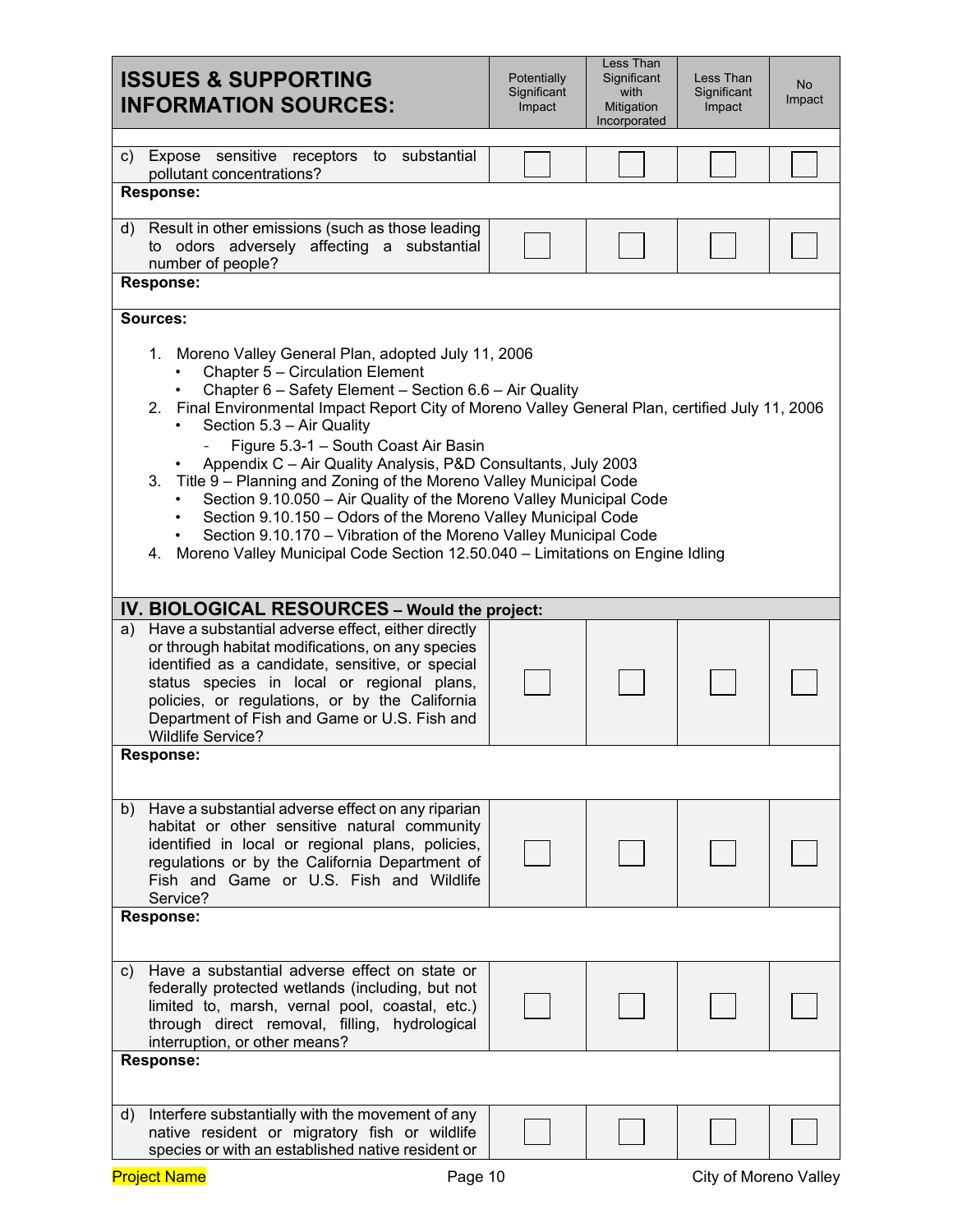| <b>ISSUES &amp; SUPPORTING</b><br><b>INFORMATION SOURCES:</b>                                                                                                                                         | Potentially<br>Significant<br>Impact | Less Than<br>Significant<br>with<br>Mitigation<br>Incorporated | Less Than<br>Significant<br>Impact | <b>No</b><br>Impact |  |  |
|-------------------------------------------------------------------------------------------------------------------------------------------------------------------------------------------------------|--------------------------------------|----------------------------------------------------------------|------------------------------------|---------------------|--|--|
| migratory wildlife corridors, or impede the use of<br>native wildlife nursery sites?                                                                                                                  |                                      |                                                                |                                    |                     |  |  |
| <b>Response:</b>                                                                                                                                                                                      |                                      |                                                                |                                    |                     |  |  |
| Conflict with any local policies or ordinances<br>e)                                                                                                                                                  |                                      |                                                                |                                    |                     |  |  |
| protecting biological resources, such as a tree<br>preservation policy or ordinance?                                                                                                                  |                                      |                                                                |                                    |                     |  |  |
| <b>Response:</b>                                                                                                                                                                                      |                                      |                                                                |                                    |                     |  |  |
| Conflict with the provisions of an adopted<br>$f$ )<br>Habitat Conservation Plan, Natural Community<br>Conservation Plan, or another approved local,<br>regional, or state habitat conservation plan? |                                      |                                                                |                                    |                     |  |  |
| <b>Response:</b>                                                                                                                                                                                      |                                      |                                                                |                                    |                     |  |  |
| Sources:                                                                                                                                                                                              |                                      |                                                                |                                    |                     |  |  |
| 1. Moreno Valley General Plan, adopted July 11, 2006<br>Chapter 7 - Conservation Element - Section 7.1 - Biological Resources                                                                         |                                      |                                                                |                                    |                     |  |  |
| 2. Final Environmental Impact Report City of Moreno Valley General Plan, certified July 11, 2006<br>Section 5.9 - Biological Resources                                                                |                                      |                                                                |                                    |                     |  |  |
| Figure 5.9-1 - Planning Area Biological Geographic Sections<br>$\overline{\phantom{a}}$                                                                                                               |                                      |                                                                |                                    |                     |  |  |
| Figure 5.9-2 - Planning Area Vegetation Community<br>Figure 5.9-3 - Project Site Location within the MSHCP Area                                                                                       |                                      |                                                                |                                    |                     |  |  |
| Figure 5.9-4 - Reche Canyon/Badlands Area Plan<br>Appendix E - Biological Resources Study, Appendix E                                                                                                 |                                      |                                                                |                                    |                     |  |  |
| 3. Title 9 - Planning and Zoning of the Moreno Valley Municipal Code<br>Section 9.17.030 G - Heritage Trees                                                                                           |                                      |                                                                |                                    |                     |  |  |
| 4. Moreno Valley Municipal Code Chapter 8.60 - Threatened and Endangered Species<br>Western Riverside County Multiple Species Habitat Conservation Plan<br>5.<br>(MSHCP),                             |                                      |                                                                |                                    |                     |  |  |
| http://www.wrc-rca.org/about-rca/multiple-species-habitat-conservation-plan/<br>6. Stephens' Kangaroo Rat Habitat Conservation Plan (SKRHCP), Governing Documents                                     |                                      |                                                                |                                    |                     |  |  |
| <b>RCHCA, CA</b>                                                                                                                                                                                      |                                      |                                                                |                                    |                     |  |  |
| V. CULTURAL RESOURCES - Would the project:                                                                                                                                                            |                                      |                                                                |                                    |                     |  |  |
| a) Cause a substantial adverse change in the<br>significance of a historical resource pursuant to<br>§15064.5?                                                                                        |                                      |                                                                |                                    |                     |  |  |
| <b>Response:</b>                                                                                                                                                                                      |                                      |                                                                |                                    |                     |  |  |
| b) Cause a substantial adverse change in the<br>significance of an archaeological resource<br>pursuant to §15064.5?                                                                                   |                                      |                                                                |                                    |                     |  |  |
| <b>Response:</b>                                                                                                                                                                                      |                                      |                                                                |                                    |                     |  |  |
| Disturb any human remains, including those<br>C)<br>interred<br>outside<br>formally<br>dedicated<br>of<br>cemeteries?                                                                                 |                                      |                                                                |                                    |                     |  |  |
| <b>Response:</b>                                                                                                                                                                                      |                                      |                                                                |                                    |                     |  |  |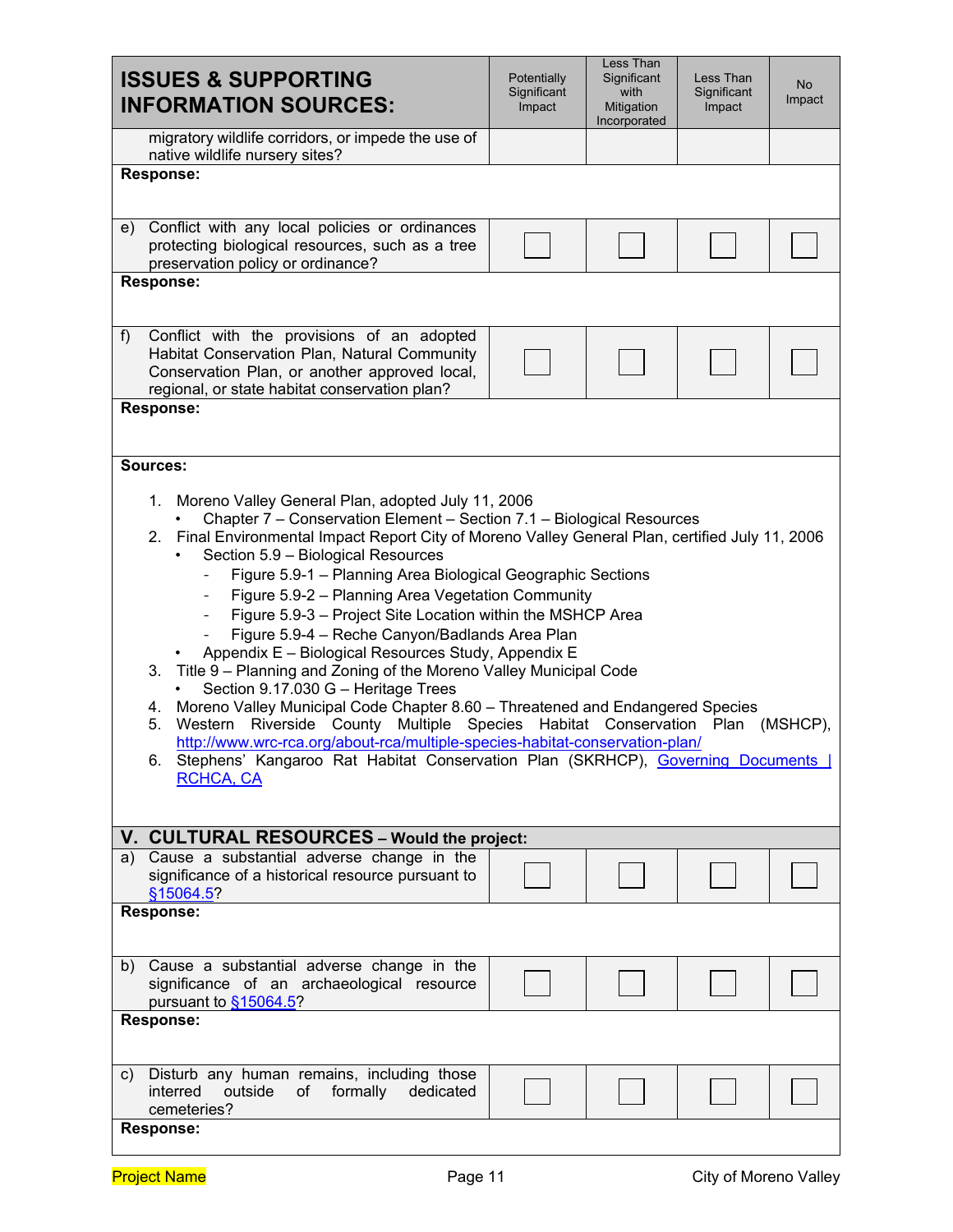Less Than **Significant** Impact

#### **Sources:**

|  | 1. Moreno Valley General Plan, adopted July 11, 2006 |  |
|--|------------------------------------------------------|--|
|--|------------------------------------------------------|--|

- Chapter 7 Conservation Element Section 7.2 Cultural and Historical Resources
- 2. Final Environmental Impact Report City of Moreno Valley General Plan, certified July 11, 2006
	- Section 5.10 Cultural Resources
		- Figure 5.10-1 Locations of Listed Historic Resource Inventory Structures
		- Figure 5.10-2 Location of Prehistoric Sites
		- Figure 5.10-3 Paleontological Resource Sensitive Areas
		- Appendix F Cultural Resources Analysis, Study of Historical and Archaeological Resources for the Revised General Plan, City of Moreno Valley, Archaeological Associates, August 2003.
- 3. Title 9 Planning and Zoning of the Moreno Valley Municipal Code
- 4. Moreno Valley Municipal Code Title 7 Cultural Preservation
- 5. Cultural Resources Inventory for the City of Moreno Valley, Riverside County, California, prepared by Daniel F. McCarthy, Archaeological Research Unit, University of California, Riverside, October 1987 (*This document cannot be provided to the public due to the inclusion of confidential information pursuant to Government Code Section 6254.10.*)

| VI. ENERGY - Would the project:                                                                                                                                                                                                                                                                                           |           |  |  |                       |
|---------------------------------------------------------------------------------------------------------------------------------------------------------------------------------------------------------------------------------------------------------------------------------------------------------------------------|-----------|--|--|-----------------------|
| Result in potentially significant environmental<br>a)<br>impact due to wasteful, inefficient,<br>unnecessary consumption of energy resources,<br>during project construction or operation?                                                                                                                                | <b>or</b> |  |  |                       |
| <b>Response:</b>                                                                                                                                                                                                                                                                                                          |           |  |  |                       |
| b) Conflict with or obstruct a state or local plan for<br>renewable energy or energy efficiency?                                                                                                                                                                                                                          |           |  |  |                       |
| <b>Response:</b>                                                                                                                                                                                                                                                                                                          |           |  |  |                       |
| Sources:                                                                                                                                                                                                                                                                                                                  |           |  |  |                       |
| 1. Moreno Valley General Plan, adopted July 11, 2006<br>Chapter 7 – Conservation Element – Section 7.6 – Energy Resources<br>2. Final Environmental Impact Report City of Moreno Valley General Plan, certified July 11, 2006<br>Title 9 – Planning and Zoning of the Moreno Valley Municipal Code<br>3.                  |           |  |  |                       |
| VII. GEOLOGY AND SOILS - Would the project:                                                                                                                                                                                                                                                                               |           |  |  |                       |
| Directly or indirectly cause potential substantial adverse effects, including the risk of loss, injury or<br>a)<br>death involving:                                                                                                                                                                                       |           |  |  |                       |
| Rupture of a known earthquake fault, as<br>$\mathsf{i}$<br>delineated on the most recent Alquist-Priolo<br>Earthquake Fault Zoning Map issued by the<br>State Geologist for the area or based on other<br>substantial evidence of a known fault? Refer to<br>https://www.conservation.ca.gov/cgs/Document<br>s/SP 042.pdf |           |  |  |                       |
| <b>Response:</b>                                                                                                                                                                                                                                                                                                          |           |  |  |                       |
|                                                                                                                                                                                                                                                                                                                           |           |  |  |                       |
| Strong seismic ground shaking?<br>$\mathsf{ii}$ )                                                                                                                                                                                                                                                                         |           |  |  |                       |
| <b>Project Name</b>                                                                                                                                                                                                                                                                                                       | Page 12   |  |  | City of Moreno Valley |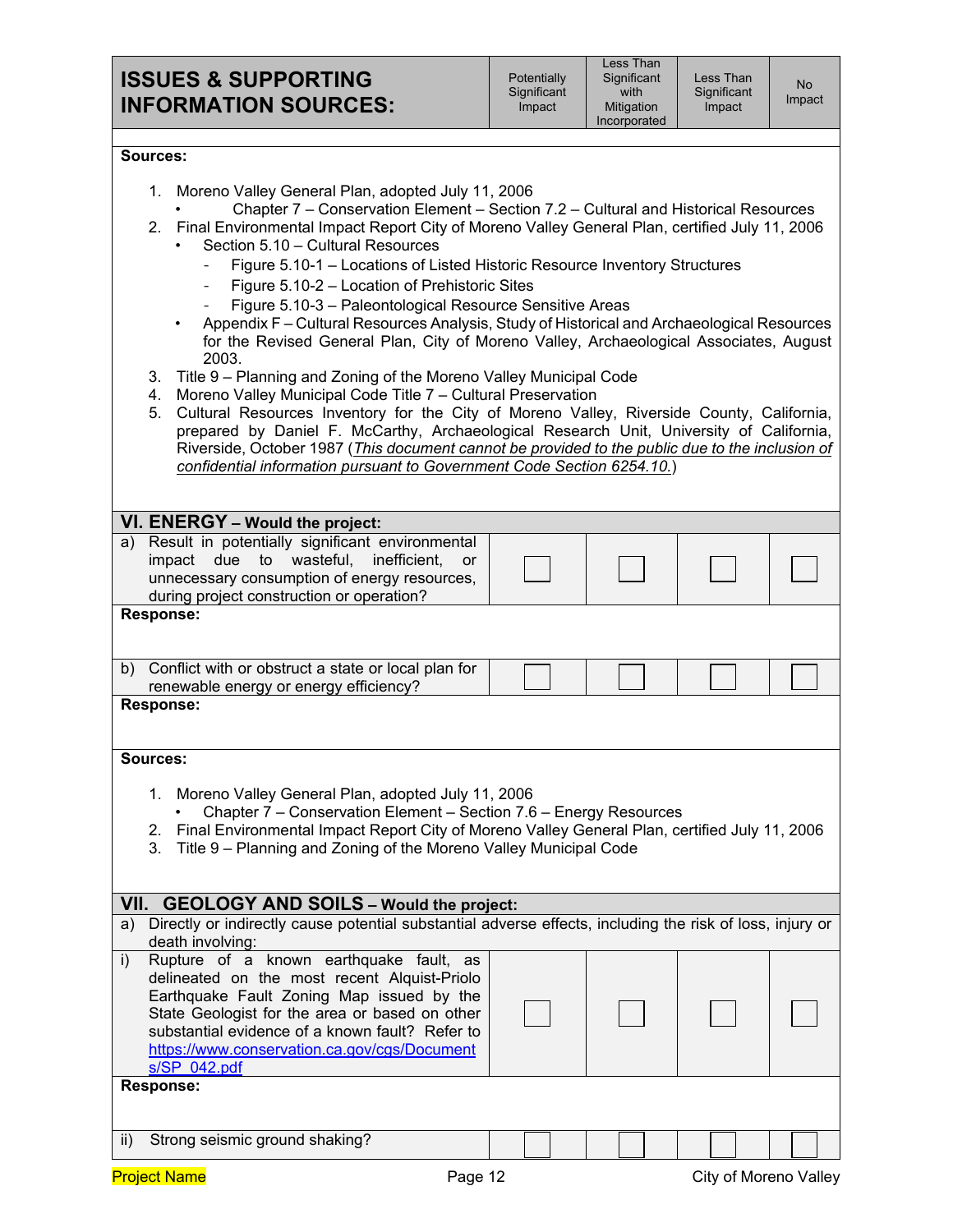| <b>ISSUES &amp; SUPPORTING</b><br><b>INFORMATION SOURCES:</b>                                                                                                                                                                                                                                                                                                                                  | Potentially<br>Significant<br>Impact | Less Than<br>Significant<br>with<br>Mitigation<br>Incorporated | Less Than<br>Significant<br>Impact | No<br>Impact |
|------------------------------------------------------------------------------------------------------------------------------------------------------------------------------------------------------------------------------------------------------------------------------------------------------------------------------------------------------------------------------------------------|--------------------------------------|----------------------------------------------------------------|------------------------------------|--------------|
| <b>Response:</b>                                                                                                                                                                                                                                                                                                                                                                               |                                      |                                                                |                                    |              |
| Seismic-related<br>failure,<br>iii)<br>ground<br>including<br>liquefaction?<br><b>Response:</b>                                                                                                                                                                                                                                                                                                |                                      |                                                                |                                    |              |
|                                                                                                                                                                                                                                                                                                                                                                                                |                                      |                                                                |                                    |              |
| iv) Landslides?                                                                                                                                                                                                                                                                                                                                                                                |                                      |                                                                |                                    |              |
| <b>Response:</b>                                                                                                                                                                                                                                                                                                                                                                               |                                      |                                                                |                                    |              |
| Result in substantial soil erosion or the loss of<br>b)<br>topsoil?                                                                                                                                                                                                                                                                                                                            |                                      |                                                                |                                    |              |
| <b>Response:</b>                                                                                                                                                                                                                                                                                                                                                                               |                                      |                                                                |                                    |              |
| Be located on a geologic unit or soil that is<br>C)<br>unstable, or that would become unstable as a<br>result of the project, and potentially result in on-<br>off-site<br>landslide,<br>lateral<br><b>or</b><br>spreading,<br>subsidence, liquefaction or collapse?                                                                                                                           |                                      |                                                                |                                    |              |
| <b>Response:</b>                                                                                                                                                                                                                                                                                                                                                                               |                                      |                                                                |                                    |              |
| Be located on expansive soil, as defined in<br>d)<br>Table 18-1-B of the Uniform Building Code<br>(1994), creating substantial direct or indirect<br>risks to life or property?                                                                                                                                                                                                                |                                      |                                                                |                                    |              |
| <b>Response:</b>                                                                                                                                                                                                                                                                                                                                                                               |                                      |                                                                |                                    |              |
| Have soils incapable of adequately supporting<br>e)<br>the use of septic tanks or alternative waste<br>water disposal systems where sewers are not<br>available for the disposal of waste water?                                                                                                                                                                                               |                                      |                                                                |                                    |              |
| <b>Response:</b>                                                                                                                                                                                                                                                                                                                                                                               |                                      |                                                                |                                    |              |
| indirectly<br>f<br><b>Directly</b><br>or<br>destroy<br>unique<br>a<br>paleontological resource or site or unique<br>geologic feature?                                                                                                                                                                                                                                                          |                                      |                                                                |                                    |              |
| <b>Response:</b>                                                                                                                                                                                                                                                                                                                                                                               |                                      |                                                                |                                    |              |
| Sources:                                                                                                                                                                                                                                                                                                                                                                                       |                                      |                                                                |                                    |              |
| 1. Moreno Valley General Plan, adopted July 11, 2006<br>Chapter 6 - Safety Element - Section 6.5 - Geologic Hazards<br>Figure 6-3 - Geologic Faults & Liquefaction<br>Chapter 7 - Conservation Element - Section 7.4 -- Soils<br>2. Final Environmental Impact Report City of Moreno Valley General Plan, certified July 11, 2006<br>Section 5.6 - Geology and Soils<br>Figure 5.6-1 - Geology |                                      |                                                                |                                    |              |
| Figure 5.6-2 - Seismic Hazards<br>$\overline{\phantom{0}}$<br>Title 9 - Planning and Zoning of the Moreno Valley Municipal Code<br>3.                                                                                                                                                                                                                                                          |                                      |                                                                |                                    |              |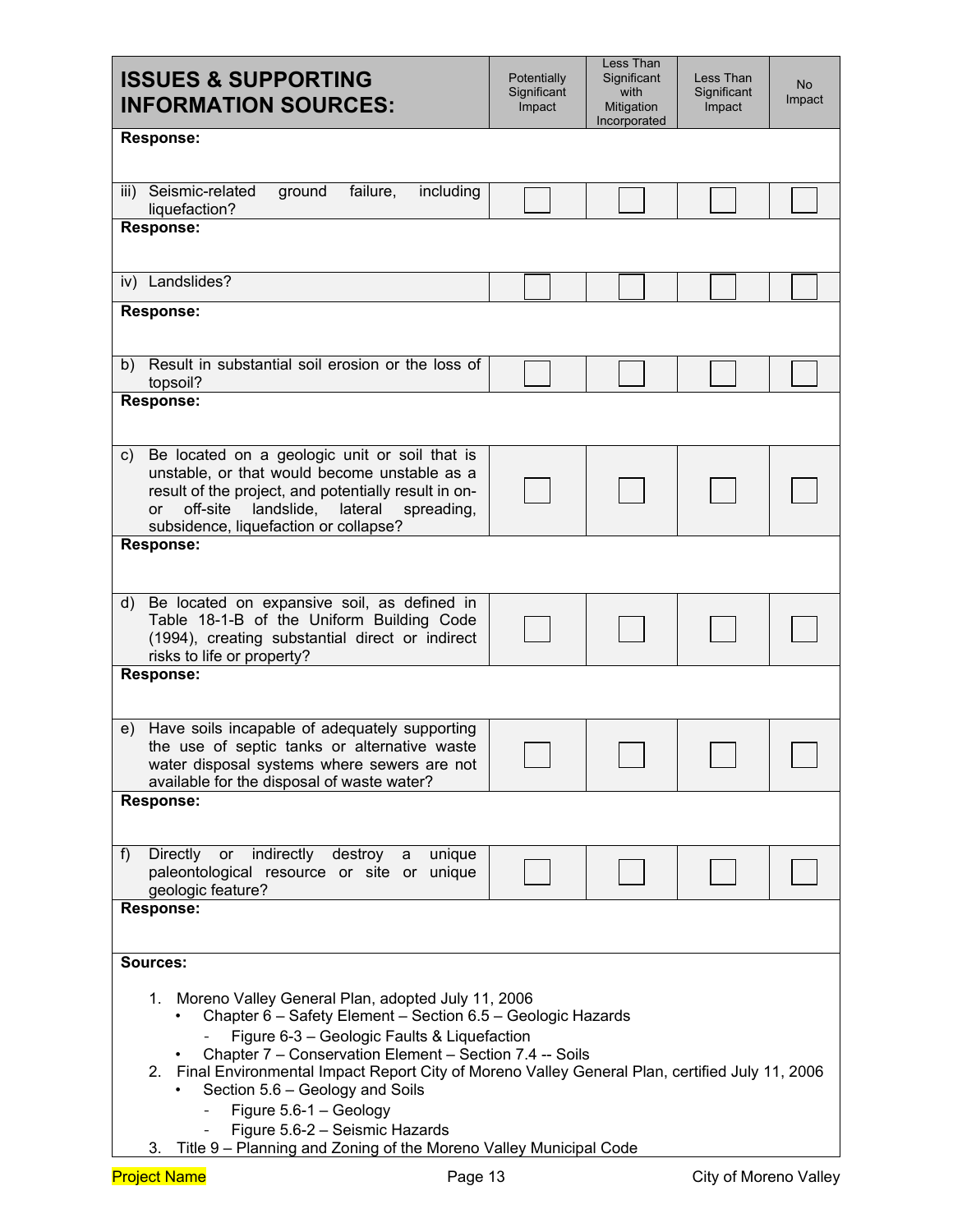| <b>ISSUES &amp; SUPPORTING</b><br><b>INFORMATION SOURCES:</b>                                                                                                                                                                                                                                                                                                                                                                                                                                                                                                                                                                                                                                                                                                                                                                                                                                                                                                                                                     | Potentially<br>Significant<br>Impact | Less Than<br>Significant<br>with<br>Mitigation<br>Incorporated | Less Than<br>Significant<br>Impact | <b>No</b><br>Impact |
|-------------------------------------------------------------------------------------------------------------------------------------------------------------------------------------------------------------------------------------------------------------------------------------------------------------------------------------------------------------------------------------------------------------------------------------------------------------------------------------------------------------------------------------------------------------------------------------------------------------------------------------------------------------------------------------------------------------------------------------------------------------------------------------------------------------------------------------------------------------------------------------------------------------------------------------------------------------------------------------------------------------------|--------------------------------------|----------------------------------------------------------------|------------------------------------|---------------------|
| 4. Moreno Valley Municipal Code Chapter 8.21 - Grading Regulations<br>5. Local Hazard Mitigation Plan, City of Moreno Valley Fire Department, adopted October 4, 2011,<br>amended 2017, http://www.moval.org/city hall/departments/fire/pdfs/haz-mit-plan.pdf<br>Chapter 4 - Earthquake<br>Figure 4-1 - Right-Lateral Strike -Slip Fault<br>Figure 4-1.1 - Moreno Valley Geologic Faults and Liquefaction 2016<br>Figure 4-1.2 - Moreno Valley Area Ground Shaking Map<br>Chapter 8 - Landslide<br>Figure 8-1 - Moreno Valley Slope Analysis 2016<br>Plan,<br>6. Emergency<br>Operations<br>City<br>http://www.moval.org/city_hall/departments/fire/pdfs/mv-eop-0309.pdf<br>Threat Assessment 1 - Major Earthquakes<br>Figure 9 - Types of Faults<br>Figure 10 - Earthquake Faults<br>Figure 11 - Comparison of Richter Magnitude and Modified Mercalli Intensity<br>$-$<br>Figure 12 - Magnitude 4.5 or Greater Earthquake Map<br>$\overline{\phantom{a}}$<br>Figure 13 - Geologic Faults and Liquefaction<br>7. | of                                   | Moreno<br>Valley,                                              | March                              | 2009,               |
| VIII. GREENHOUSE GAS EMISSIONS - Would the project:                                                                                                                                                                                                                                                                                                                                                                                                                                                                                                                                                                                                                                                                                                                                                                                                                                                                                                                                                               |                                      |                                                                |                                    |                     |
| a) Generate greenhouse gas emissions, either<br>directly or indirectly, that may have a significant<br>impact on the environment?                                                                                                                                                                                                                                                                                                                                                                                                                                                                                                                                                                                                                                                                                                                                                                                                                                                                                 |                                      |                                                                |                                    |                     |
| <b>Response:</b>                                                                                                                                                                                                                                                                                                                                                                                                                                                                                                                                                                                                                                                                                                                                                                                                                                                                                                                                                                                                  |                                      |                                                                |                                    |                     |
| b) Conflict with an applicable plan, policy or<br>regulation adopted for the purpose of reducing<br>the emission of greenhouse gases?                                                                                                                                                                                                                                                                                                                                                                                                                                                                                                                                                                                                                                                                                                                                                                                                                                                                             |                                      |                                                                |                                    |                     |
| <b>Response:</b>                                                                                                                                                                                                                                                                                                                                                                                                                                                                                                                                                                                                                                                                                                                                                                                                                                                                                                                                                                                                  |                                      |                                                                |                                    |                     |
| Sources:<br>Moreno Valley General Plan, adopted July 11, 2006<br>1.<br>2.<br>Final Environmental Impact Report City of Moreno Valley General Plan, certified July 11, 2006<br>Title 9 - Planning and Zoning of the Moreno Valley Municipal Code<br>3.<br>California's 2017 Climate Change Scoping Plan, prepared by the California Air Resources Board,<br>4.<br>November 2017, https://www.arb.ca.gov/cc/scopingplan/scoping_plan_2017.pdf, accessed April<br>24, 2019                                                                                                                                                                                                                                                                                                                                                                                                                                                                                                                                           |                                      |                                                                |                                    |                     |
| IX.<br><b>HAZARDS AND HAZARDOUS MATERIALS - Would the project:</b>                                                                                                                                                                                                                                                                                                                                                                                                                                                                                                                                                                                                                                                                                                                                                                                                                                                                                                                                                |                                      |                                                                |                                    |                     |
| Create a significant hazard to the public or the<br>a)<br>environment through the routine transport, use,<br>or disposal of hazardous materials?                                                                                                                                                                                                                                                                                                                                                                                                                                                                                                                                                                                                                                                                                                                                                                                                                                                                  |                                      |                                                                |                                    |                     |
| <b>Response:</b>                                                                                                                                                                                                                                                                                                                                                                                                                                                                                                                                                                                                                                                                                                                                                                                                                                                                                                                                                                                                  |                                      |                                                                |                                    |                     |
| Create a significant hazard to the public or the<br>b)<br>environment through reasonably foreseeable<br>upset and accident conditions involving the<br>release of hazardous materials into<br>the<br>environment?<br>Response:                                                                                                                                                                                                                                                                                                                                                                                                                                                                                                                                                                                                                                                                                                                                                                                    |                                      |                                                                |                                    |                     |
|                                                                                                                                                                                                                                                                                                                                                                                                                                                                                                                                                                                                                                                                                                                                                                                                                                                                                                                                                                                                                   |                                      |                                                                |                                    |                     |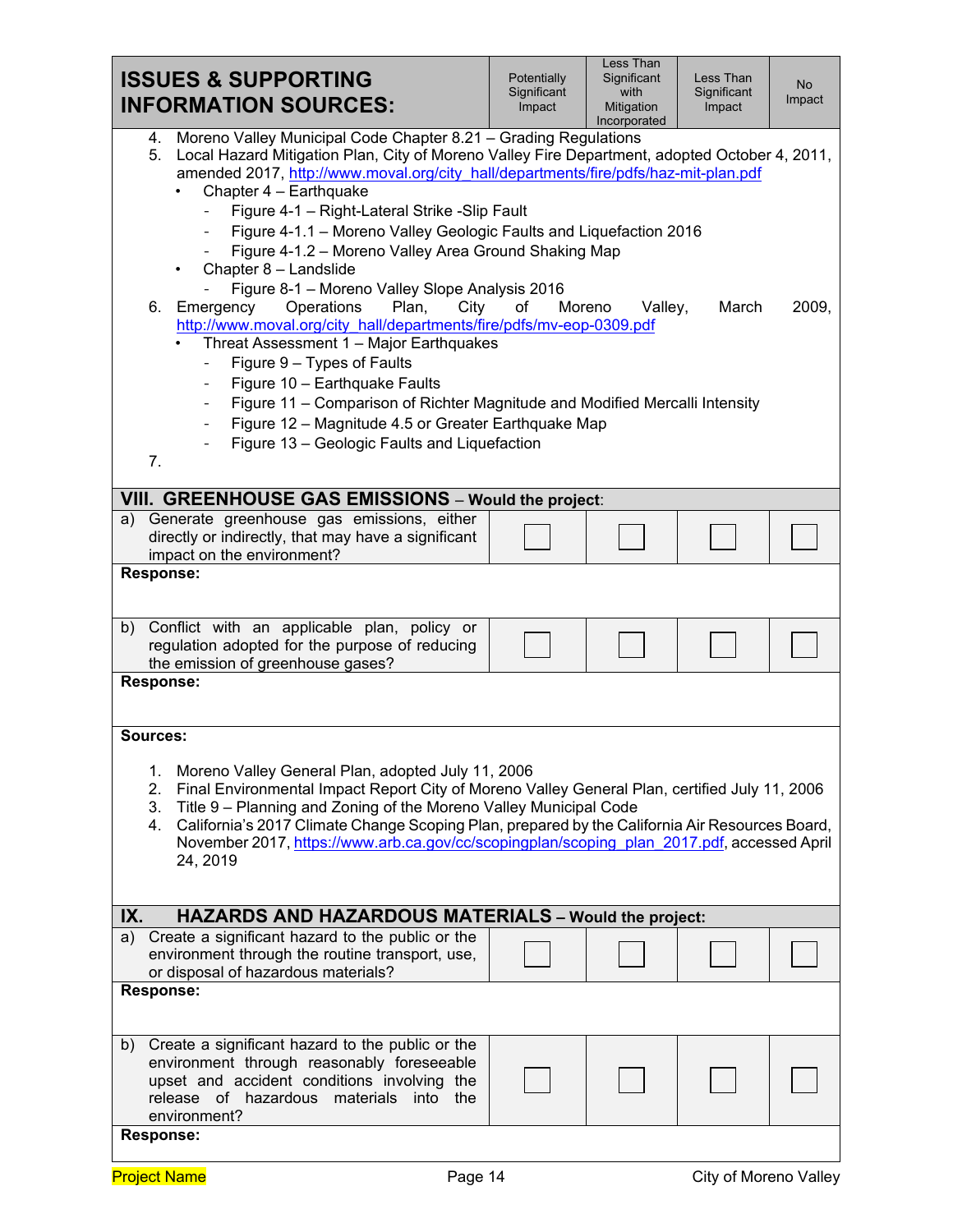| <b>ISSUES &amp; SUPPORTING</b><br><b>INFORMATION SOURCES:</b>                                                                                                                                                                                                                                                         | Potentially<br>Significant<br>Impact | Less Than<br>Significant<br>with<br>Mitigation<br>Incorporated | Less Than<br>Significant<br>Impact | <b>No</b><br>Impact |  |
|-----------------------------------------------------------------------------------------------------------------------------------------------------------------------------------------------------------------------------------------------------------------------------------------------------------------------|--------------------------------------|----------------------------------------------------------------|------------------------------------|---------------------|--|
| Emit hazardous emissions or handle hazardous<br>$\mathsf{c}$<br>or acutely hazardous materials, substances, or<br>waste within one-quarter mile of an existing or<br>proposed school?                                                                                                                                 |                                      |                                                                |                                    |                     |  |
| <b>Response:</b>                                                                                                                                                                                                                                                                                                      |                                      |                                                                |                                    |                     |  |
| Be located on a site which is included on a list of<br>d)<br>hazardous materials sites compiled pursuant to<br>Government Code section 65962.5 and, as a<br>result, would it create a significant hazard to the<br>public or the environment?                                                                         |                                      |                                                                |                                    |                     |  |
| <b>Response:</b>                                                                                                                                                                                                                                                                                                      |                                      |                                                                |                                    |                     |  |
| For a project located within an airport land use<br>e)<br>plan or, where such a plan has not been<br>adopted, within two miles of a public airport or<br>public use airport, would the project result in a<br>safety hazard or excessive noise for people<br>residing or working in the project area?                 |                                      |                                                                |                                    |                     |  |
| <b>Response:</b>                                                                                                                                                                                                                                                                                                      |                                      |                                                                |                                    |                     |  |
| Impair implementation of or physically interfere<br>f<br>with an adopted emergency response plan or<br>emergency evacuation plan?                                                                                                                                                                                     |                                      |                                                                |                                    |                     |  |
| <b>Response:</b>                                                                                                                                                                                                                                                                                                      |                                      |                                                                |                                    |                     |  |
| Expose people or structures, either directly or<br>g)<br>indirectly, to a significant risk of loss, injury or<br>death involving wildland fires?                                                                                                                                                                      |                                      |                                                                |                                    |                     |  |
| Response:                                                                                                                                                                                                                                                                                                             |                                      |                                                                |                                    |                     |  |
| Sources:                                                                                                                                                                                                                                                                                                              |                                      |                                                                |                                    |                     |  |
| Moreno Valley General Plan, adopted July 11, 2006<br>1.<br>Chapter 6 - Safety Element - Section 6.2.8 - Wildland Urban Interface<br>Chapter 6 - Safety Element - Section 6.9 - Hazardous Materials<br>Chapter 6 - Safety Element - Section 6.10 - Air Crash Hazards<br>$\bullet$<br>Figure 6-5 - Air Crash Hazards    |                                      |                                                                |                                    |                     |  |
| 2. Final Environmental Impact Report City of Moreno Valley General Plan, certified July 11, 2006<br>Section 5.5 - Hazards and Hazardous Materials<br>Figure 5.5-1 - Hazardous Materials Sites<br>Figure 5.5-2 - Floodplains and High Fire Hazard Areas<br>Figure 5.5-3 - City Areas Affected by Aircraft Hazard Zones |                                      |                                                                |                                    |                     |  |
| 3. Title 9 - Planning and Zoning of the Moreno Valley Municipal Code<br>4. March Air Reserve Base (MARB)/March Inland Port (MIP) Airport Land Use Compatibility Plan<br>(ALUCP)<br>November<br>13,<br>on<br>%20Vol.%201%20March%20Air%20Reserve%20Base%20Final.pdf?ver=2016-08-15-145812-<br>700)                     | 2014,                                | (http://www.rcaluc.org/Portals/13/17%20-                       |                                    |                     |  |
| Local Hazard Mitigation Plan, City of Moreno Valley Fire Department, adopted October 4, 2011,<br>5.<br>amended 2017, http://www.moval.org/city hall/departments/fire/pdfs/haz-mit-plan.pdf                                                                                                                            |                                      |                                                                |                                    |                     |  |
| Chapter 5 - Wildland and Urban Fires<br><b>Project Name</b><br>Page 15                                                                                                                                                                                                                                                |                                      |                                                                | <b>City of Moreno Valley</b>       |                     |  |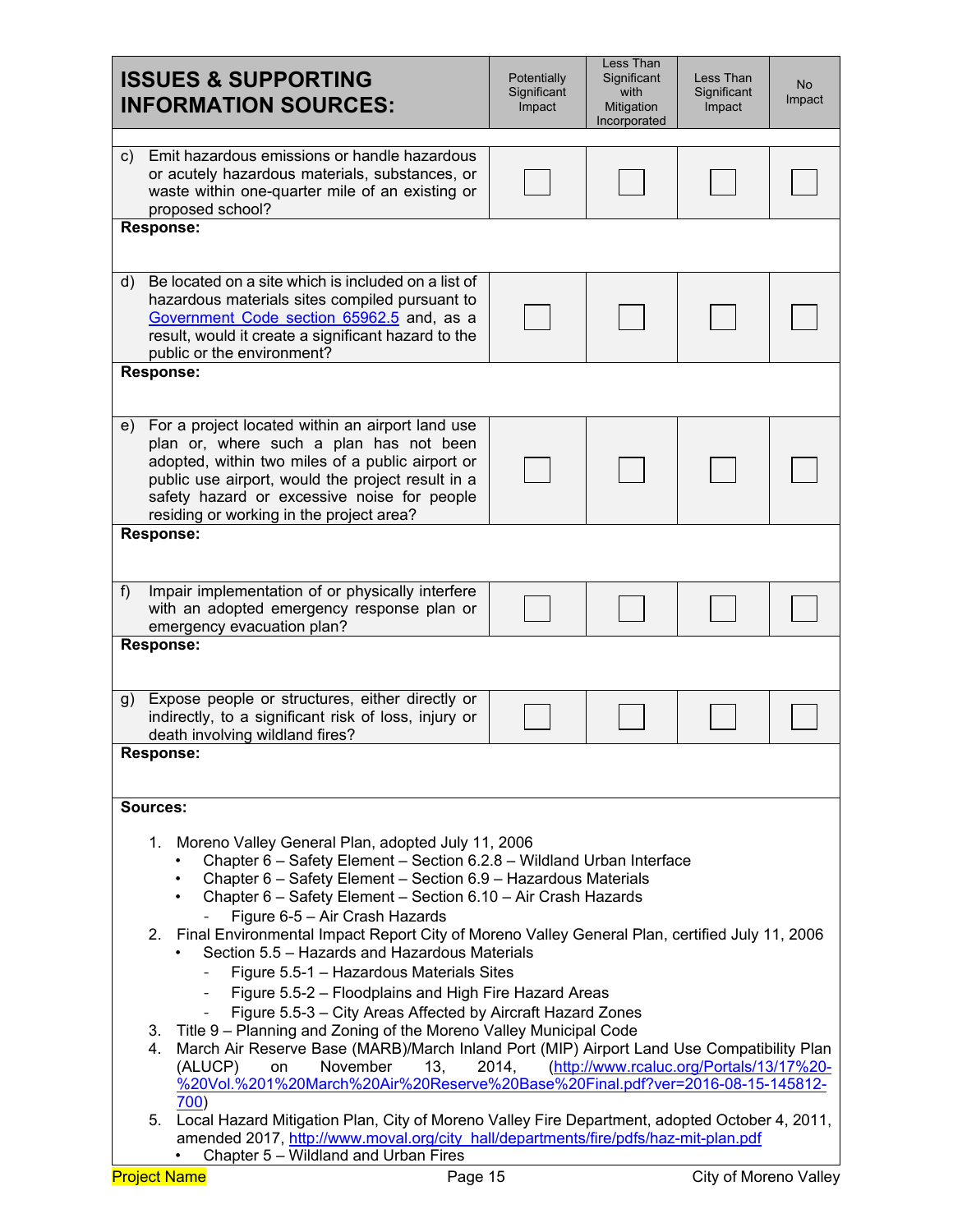| <b>ISSUES &amp; SUPPORTING</b><br><b>INFORMATION SOURCES:</b>                                                                                                                                                                                                                                                                                                                                                                                                                                                                                                                                                                                                                                                                                                             | Potentially<br>Significant<br>Impact | <b>Less Than</b><br>Significant<br>with<br>Mitigation<br>Incorporated | Less Than<br>Significant<br>Impact | <b>No</b><br>Impact |
|---------------------------------------------------------------------------------------------------------------------------------------------------------------------------------------------------------------------------------------------------------------------------------------------------------------------------------------------------------------------------------------------------------------------------------------------------------------------------------------------------------------------------------------------------------------------------------------------------------------------------------------------------------------------------------------------------------------------------------------------------------------------------|--------------------------------------|-----------------------------------------------------------------------|------------------------------------|---------------------|
| Figure 5-2 - Moreno Valley High Fire Area Map 2016<br>Chapter 12 - Dam Failure/Inundation<br>Figure 12-2 Moreno Valley Evacuation Routes Map 2015<br>Chapter 13 - Pipeline<br>Figure 13-1 - Moreno Valley Pipeline Map 2016<br>Chapter 14 - Transportation<br>Figure 14-1.1 - Moreno Valley Air Crash Hazard Area Map 2016<br>Chapter 16 - Hazardous Materials Accident<br>Moreno Valley Hazardous Materials Site Locations Map 2016<br>Operations<br>6.<br>Emergency<br>Plan,<br>http://www.moval.org/city_hall/departments/fire/pdfs/mv-eop-0309.pdf<br>Hazard Mitigation and Hazard Analysis<br>Threat Assessment 2 - Hazardous Materials<br>Threat Assessment 3 - Wildfire<br>Threat Assessment 6 - Transportation Emergencies<br>Figure 17 - Air Crash Hazards<br>7. | City<br>of                           | Moreno<br>Valley,                                                     | March                              | 2009,               |
| Х.<br><b>HYDROLOGY AND WATER QUALITY - Would the project:</b>                                                                                                                                                                                                                                                                                                                                                                                                                                                                                                                                                                                                                                                                                                             |                                      |                                                                       |                                    |                     |
| Violate any water quality standards or waste<br>a)<br>requirements<br>discharge<br>otherwise<br>or<br>substantially degrade surface or ground water<br>quality?                                                                                                                                                                                                                                                                                                                                                                                                                                                                                                                                                                                                           |                                      |                                                                       |                                    |                     |
| <b>Response:</b>                                                                                                                                                                                                                                                                                                                                                                                                                                                                                                                                                                                                                                                                                                                                                          |                                      |                                                                       |                                    |                     |
| Substantially decrease groundwater supplies or<br>b)<br>substantially<br>interfere<br>with<br>groundwater<br>recharge such that the project may impede<br>sustainable groundwater management of the<br>basin?                                                                                                                                                                                                                                                                                                                                                                                                                                                                                                                                                             |                                      |                                                                       |                                    |                     |
| <b>Response:</b>                                                                                                                                                                                                                                                                                                                                                                                                                                                                                                                                                                                                                                                                                                                                                          |                                      |                                                                       |                                    |                     |
| Substantially alter the existing drainage pattern of the site or area, including through the alteration<br>C)<br>of the course of a stream or river or through the addition of impervious surfaces, in a manner which<br>would:                                                                                                                                                                                                                                                                                                                                                                                                                                                                                                                                           |                                      |                                                                       |                                    |                     |
| Result in substantial erosion or siltation on- or<br>i)<br>off-site?                                                                                                                                                                                                                                                                                                                                                                                                                                                                                                                                                                                                                                                                                                      |                                      |                                                                       |                                    |                     |
| <b>Response:</b>                                                                                                                                                                                                                                                                                                                                                                                                                                                                                                                                                                                                                                                                                                                                                          |                                      |                                                                       |                                    |                     |
| Substantially increase the rate or amount of<br>ii)<br>surface runoff in a manner which would result in<br>flooding on- or offsite?                                                                                                                                                                                                                                                                                                                                                                                                                                                                                                                                                                                                                                       |                                      |                                                                       |                                    |                     |
| <b>Response:</b>                                                                                                                                                                                                                                                                                                                                                                                                                                                                                                                                                                                                                                                                                                                                                          |                                      |                                                                       |                                    |                     |
| Create or contribute runoff water which would<br>iii)<br>exceed the capacity of existing or planned<br>drainage systems or provide<br>stormwater<br>substantial additional sources of polluted runoff?                                                                                                                                                                                                                                                                                                                                                                                                                                                                                                                                                                    |                                      |                                                                       |                                    |                     |
| <b>Response:</b>                                                                                                                                                                                                                                                                                                                                                                                                                                                                                                                                                                                                                                                                                                                                                          |                                      |                                                                       |                                    |                     |
| iv) Impede or redirect flood flows?                                                                                                                                                                                                                                                                                                                                                                                                                                                                                                                                                                                                                                                                                                                                       |                                      |                                                                       |                                    |                     |
| <b>Project Name</b>                                                                                                                                                                                                                                                                                                                                                                                                                                                                                                                                                                                                                                                                                                                                                       | Page 16                              |                                                                       | City of Moreno Valley              |                     |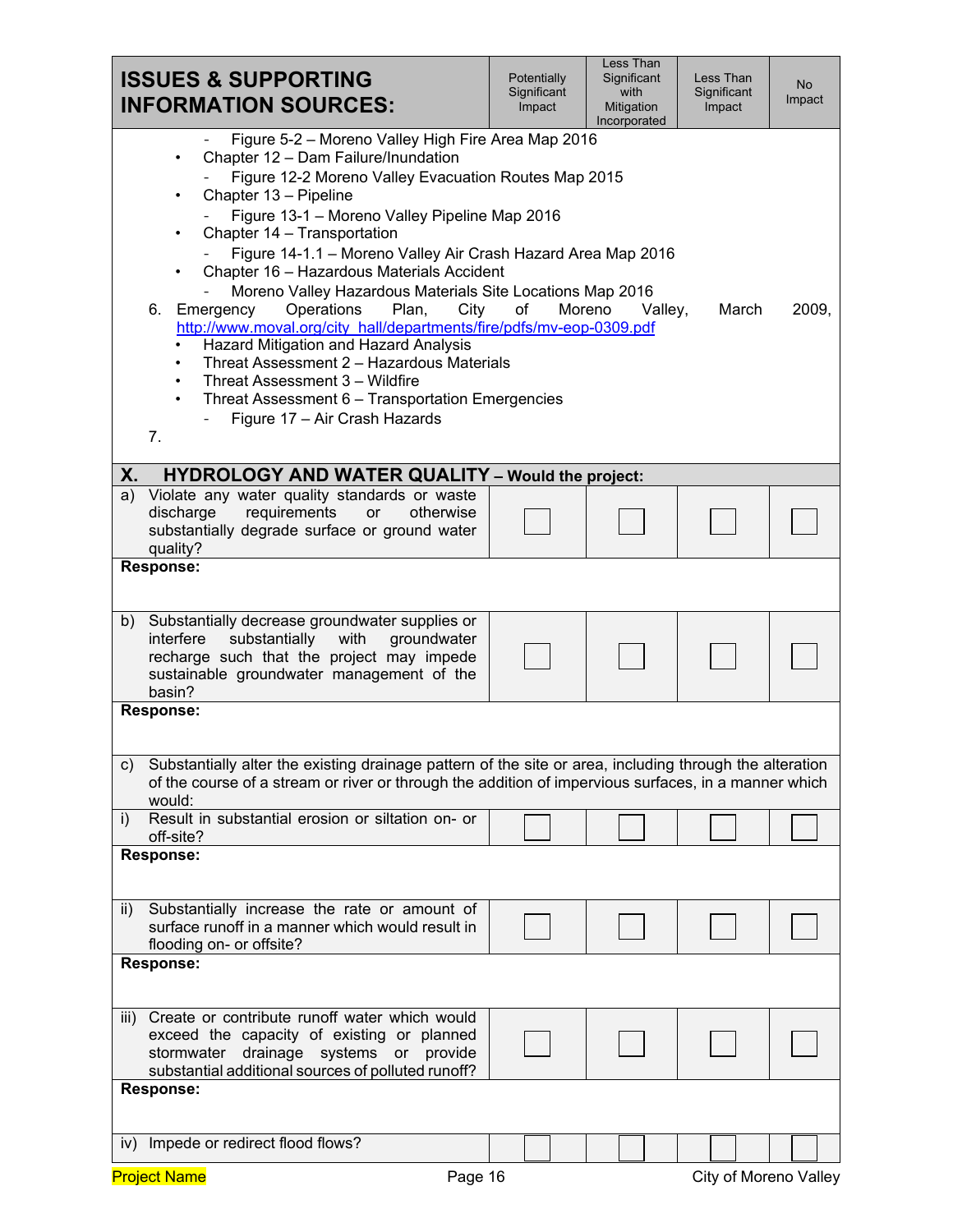| Incorporated<br><b>Response:</b><br>In flood hazard, tsunami, or seiche zones, risk<br>d)<br>release of pollutants due to project inundation?<br><b>Response:</b><br>e) Conflict with or obstruct implementation of a<br>water quality control plan or sustainable<br>groundwater management plan?<br><b>Response:</b><br>Sources:<br>Moreno Valley General Plan, adopted July 11, 2006<br>1.<br>Chapter 6 - Safety Element - Section 6.7 - Water Quality<br>Figure 6-4 - Flood Hazards<br>Chapter 7 - Conservation Element - Section 7.5 - Water Resources<br>Figure 7-1 Water Purveyor Service Area Map<br>Section 5.5 – Hazards and Hazardous Materials<br>Figure 5.5-2 - Floodplains and High Fire Hazard Areas<br>Section 5.7 - Hydrology and Water Quality<br>Figure 5.7-1 - Storm Water Flows and Major Drainage Facilities |  |  |  |  |  |  |
|------------------------------------------------------------------------------------------------------------------------------------------------------------------------------------------------------------------------------------------------------------------------------------------------------------------------------------------------------------------------------------------------------------------------------------------------------------------------------------------------------------------------------------------------------------------------------------------------------------------------------------------------------------------------------------------------------------------------------------------------------------------------------------------------------------------------------------|--|--|--|--|--|--|
|                                                                                                                                                                                                                                                                                                                                                                                                                                                                                                                                                                                                                                                                                                                                                                                                                                    |  |  |  |  |  |  |
|                                                                                                                                                                                                                                                                                                                                                                                                                                                                                                                                                                                                                                                                                                                                                                                                                                    |  |  |  |  |  |  |
|                                                                                                                                                                                                                                                                                                                                                                                                                                                                                                                                                                                                                                                                                                                                                                                                                                    |  |  |  |  |  |  |
|                                                                                                                                                                                                                                                                                                                                                                                                                                                                                                                                                                                                                                                                                                                                                                                                                                    |  |  |  |  |  |  |
| 2. Final Environmental Impact Report City of Moreno Valley General Plan, certified July 11, 2006<br>Figure 5.7-2 - Groundwater Basins<br>3. Title 9 - Planning and Zoning of the Moreno Valley Municipal Code<br>Section 9.10.080 - Liquid and Solid Waste<br>Moreno Valley Municipal Code Chapter 8.12 - Flood Damage Prevention<br>4.<br>Moreno Valley Municipal Code Chapter 8.21 - Grading Regulations<br>5.<br>Eastern Municipal Water District (EMWD) Groundwater Reliability Plus, http://gwrplus.org/<br>6.<br>Eastern Municipal Water District (EMWD) 2015 Urban Water Management Plan<br>7.                                                                                                                                                                                                                              |  |  |  |  |  |  |
| <b>LAND USE AND PLANNING - Would the project:</b><br>XI.                                                                                                                                                                                                                                                                                                                                                                                                                                                                                                                                                                                                                                                                                                                                                                           |  |  |  |  |  |  |
| Physically divide an established community?<br>a)                                                                                                                                                                                                                                                                                                                                                                                                                                                                                                                                                                                                                                                                                                                                                                                  |  |  |  |  |  |  |
| <b>Response:</b>                                                                                                                                                                                                                                                                                                                                                                                                                                                                                                                                                                                                                                                                                                                                                                                                                   |  |  |  |  |  |  |
| Cause a significant environmental impact due to<br>b)<br>a conflict with any land use plan, policy, or<br>regulation adopted for the purpose of avoiding<br>or mitigating an environmental effect?<br><b>Response:</b>                                                                                                                                                                                                                                                                                                                                                                                                                                                                                                                                                                                                             |  |  |  |  |  |  |
| <b>Sources:</b>                                                                                                                                                                                                                                                                                                                                                                                                                                                                                                                                                                                                                                                                                                                                                                                                                    |  |  |  |  |  |  |
| Moreno Valley General Plan, adopted July 11, 2006<br>1.<br>Chapter 2 – Community Development Element – Section 2.1 – Land Use<br>Figure 2-1 - Neighboring Lands Uses<br>Figure 2-2 - Land Use Map<br>Chapter 8 - 2014 - 2021 Housing Element<br>Final Environmental Impact Report City of Moreno Valley General Plan, certified July 11, 2006<br>2.<br><b>Project Name</b><br>Page 17<br>City of Moreno Valley                                                                                                                                                                                                                                                                                                                                                                                                                     |  |  |  |  |  |  |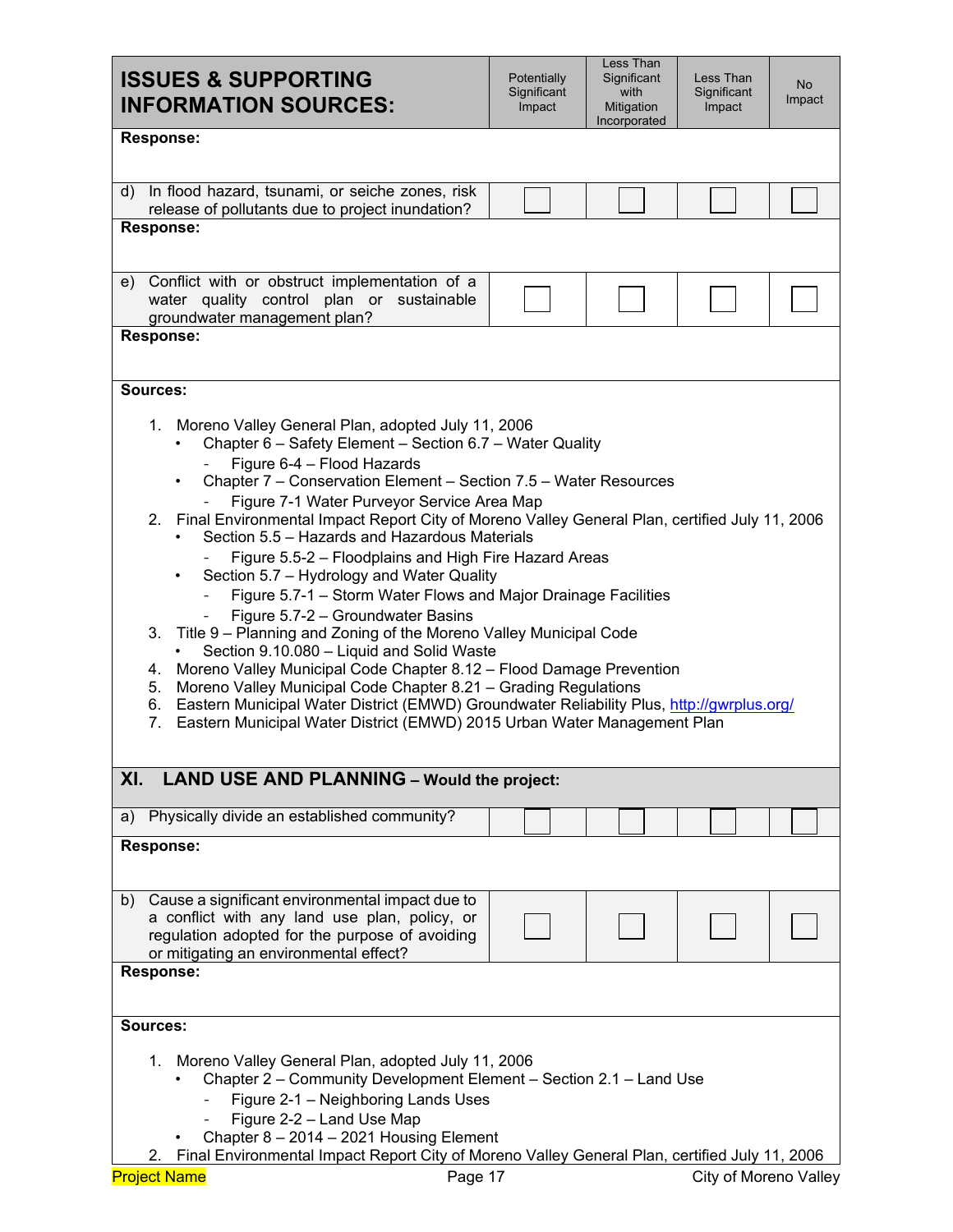| <b>ISSUES &amp; SUPPORTING</b><br><b>INFORMATION SOURCES:</b>                                                                                                                                                                                                                                                                                                                                                                                                                                                                                                                                                                                        | Potentially<br>Significant<br>Impact | Less Than<br>Significant<br>with<br>Mitigation<br>Incorporated | Less Than<br>Significant<br>Impact | <b>No</b><br>Impact |  |
|------------------------------------------------------------------------------------------------------------------------------------------------------------------------------------------------------------------------------------------------------------------------------------------------------------------------------------------------------------------------------------------------------------------------------------------------------------------------------------------------------------------------------------------------------------------------------------------------------------------------------------------------------|--------------------------------------|----------------------------------------------------------------|------------------------------------|---------------------|--|
| Section 5.12 - Population and Housing<br>Attachments #1 - #10 - Housing Sites Inventory<br>Exhibits A1 - A11, C, D, and E - Maps of Housing Sites<br>$\overline{\phantom{0}}$<br>Title 9 – Planning and Zoning of the Moreno Valley Municipal Code<br>3.                                                                                                                                                                                                                                                                                                                                                                                             |                                      |                                                                |                                    |                     |  |
| XII. MINERAL RESOURCES - Would the project:                                                                                                                                                                                                                                                                                                                                                                                                                                                                                                                                                                                                          |                                      |                                                                |                                    |                     |  |
| Result in the loss of availability of a known<br>a)<br>mineral resource that would be of value to the<br>region and the residents of the state?                                                                                                                                                                                                                                                                                                                                                                                                                                                                                                      |                                      |                                                                |                                    |                     |  |
| <b>Response:</b>                                                                                                                                                                                                                                                                                                                                                                                                                                                                                                                                                                                                                                     |                                      |                                                                |                                    |                     |  |
| Result in the loss of availability of a locally-<br>b)<br>important mineral resource recovery site<br>delineated on a local general plan, specific plan,<br>or other land use plan?                                                                                                                                                                                                                                                                                                                                                                                                                                                                  |                                      |                                                                |                                    |                     |  |
| <b>Response:</b>                                                                                                                                                                                                                                                                                                                                                                                                                                                                                                                                                                                                                                     |                                      |                                                                |                                    |                     |  |
| 1. Moreno Valley General Plan, adopted July 11, 2006<br>Chapter 7 - Conservation Element - Section 7.9 - Mineral Resources<br>2. Final Environmental Impact Report City of Moreno Valley General Plan, certified July 11, 2006<br>Section 5.14 - Mineral Resources<br>Title 9 - Planning and Zoning of the Moreno Valley Municipal Code<br>3.<br>Section 9.02.120 - Surface Mining Permits<br>Moreno Valley Municipal Code Section 8.21.020 A 7 - Permits Required<br>4.<br>The Surface Mining and Reclamation Act of 1975 (SMARA, Public Resources Code, Sections<br>5.<br>2710-2796), https://www.conservation.ca.gov/dmr/lawsandregulations<br>6. |                                      |                                                                |                                    |                     |  |
| XIII.<br><b>NOISE - Would the project result in:</b>                                                                                                                                                                                                                                                                                                                                                                                                                                                                                                                                                                                                 |                                      |                                                                |                                    |                     |  |
| Generation of a substantial temporary or<br>a)<br>permanent increase in ambient noise levels in<br>the vicinity of the project in excess of standards<br>established in the local general plan or noise<br>ordinance, or applicable standards of other<br>agencies?                                                                                                                                                                                                                                                                                                                                                                                  |                                      |                                                                |                                    |                     |  |
| <b>Response:</b>                                                                                                                                                                                                                                                                                                                                                                                                                                                                                                                                                                                                                                     |                                      |                                                                |                                    |                     |  |
| Generation of excessive groundborne vibration<br>b)<br>or groundborne noise levels?                                                                                                                                                                                                                                                                                                                                                                                                                                                                                                                                                                  |                                      |                                                                |                                    |                     |  |
| <b>Response:</b>                                                                                                                                                                                                                                                                                                                                                                                                                                                                                                                                                                                                                                     |                                      |                                                                |                                    |                     |  |
| For a project located within the vicinity of a<br>C)<br>private airstrip or an airport land use plan or,<br>where such a plan has not been adopted, within<br>two miles of a public airport or public use airport,<br>would the project expose people residing or<br>working in the project area to excessive noise<br>levels?                                                                                                                                                                                                                                                                                                                       |                                      |                                                                |                                    |                     |  |
| <b>Response:</b>                                                                                                                                                                                                                                                                                                                                                                                                                                                                                                                                                                                                                                     |                                      |                                                                |                                    |                     |  |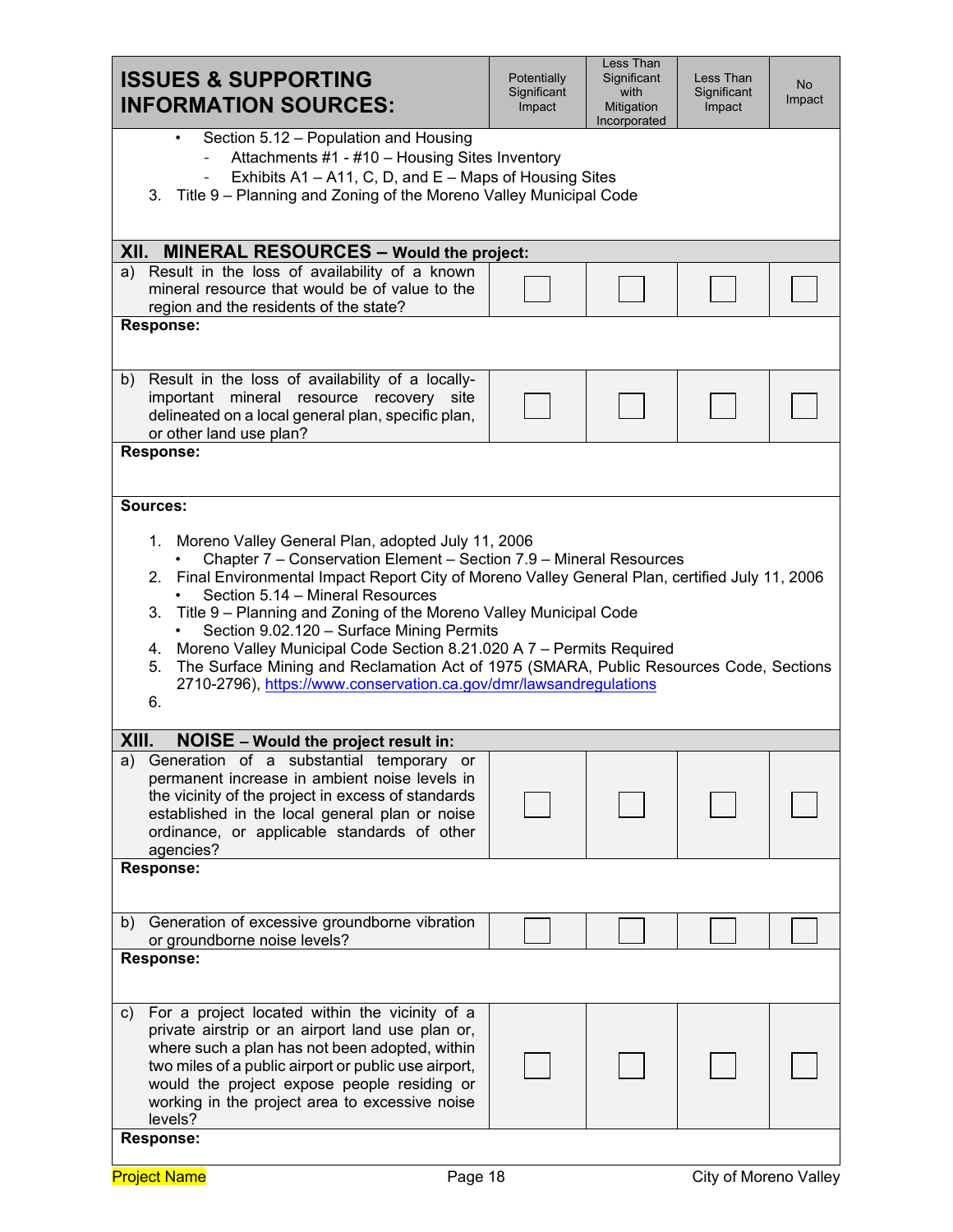Less Than Significant Impact

#### **Sources:**

|          |                                                                                | 1. Moreno Valley General Plan, adopted July 11, 2006                                                                                                                               |  |  |  |  |
|----------|--------------------------------------------------------------------------------|------------------------------------------------------------------------------------------------------------------------------------------------------------------------------------|--|--|--|--|
|          |                                                                                | Chapter 6 - Safety Element - Section 6.4 - Noise                                                                                                                                   |  |  |  |  |
|          | Figure 6-2 - Buildout Noise Contours                                           |                                                                                                                                                                                    |  |  |  |  |
|          |                                                                                | 2. Final Environmental Impact Report City of Moreno Valley General Plan, certified July 11, 2006                                                                                   |  |  |  |  |
|          | Section 5.4 - Noise<br>Figure 5.4-1 - March Air Reserve Base Noise Impact Area |                                                                                                                                                                                    |  |  |  |  |
|          |                                                                                | Figure 5.4-2 - Buildout Noise Contours - Alternative 1<br>$\overline{\phantom{0}}$                                                                                                 |  |  |  |  |
|          |                                                                                | Figure 5.4-3 -- Buildout Noise Contours - Alternative 2<br>$\overline{\phantom{0}}$                                                                                                |  |  |  |  |
|          |                                                                                | Figure 5.4-4 -- Buildout Noise Contours - Alternative 3                                                                                                                            |  |  |  |  |
|          |                                                                                | Appendix D - Noise Analysis, Wieland Associates, Inc., June 2003.                                                                                                                  |  |  |  |  |
|          |                                                                                | 3. Title 9 – Planning and Zoning of the Moreno Valley Municipal Code                                                                                                               |  |  |  |  |
|          | Section 9.10.140 Noise and Sound                                               |                                                                                                                                                                                    |  |  |  |  |
|          | 4.                                                                             | Moreno Valley Municipal Code Chapter 11.80 Noise Regulations                                                                                                                       |  |  |  |  |
|          | 5.                                                                             | March Air Reserve Base (MARB)/March Inland Port (MIP) Airport Land Use Compatibility Plan<br>(http://www.rcaluc.org/Portals/13/17%20-<br>November<br>2014,<br>(ALUCP)<br>on<br>13, |  |  |  |  |
|          |                                                                                | %20Vol.%201%20March%20Air%20Reserve%20Base%20Final.pdf?ver=2016-08-15-145812-                                                                                                      |  |  |  |  |
|          |                                                                                | 700)                                                                                                                                                                               |  |  |  |  |
|          | 6.                                                                             |                                                                                                                                                                                    |  |  |  |  |
| XIV.     |                                                                                | POPULATION AND HOUSING - Would the project:                                                                                                                                        |  |  |  |  |
| a)       |                                                                                | Induce substantial unplanned population growth                                                                                                                                     |  |  |  |  |
|          |                                                                                | in an area, either directly (for example, by                                                                                                                                       |  |  |  |  |
|          |                                                                                | proposing new homes and businesses) or                                                                                                                                             |  |  |  |  |
|          |                                                                                | indirectly (for example, through extension of                                                                                                                                      |  |  |  |  |
|          |                                                                                | road or other infrastructure)?                                                                                                                                                     |  |  |  |  |
|          |                                                                                | <b>Response:</b>                                                                                                                                                                   |  |  |  |  |
|          |                                                                                |                                                                                                                                                                                    |  |  |  |  |
|          |                                                                                | b) Displace substantial numbers of existing people                                                                                                                                 |  |  |  |  |
|          |                                                                                | or housing, necessitating the construction of                                                                                                                                      |  |  |  |  |
|          |                                                                                | replacement housing elsewhere?<br><b>Response:</b>                                                                                                                                 |  |  |  |  |
|          |                                                                                |                                                                                                                                                                                    |  |  |  |  |
|          |                                                                                |                                                                                                                                                                                    |  |  |  |  |
| Sources: |                                                                                |                                                                                                                                                                                    |  |  |  |  |
|          | 1.                                                                             | Moreno Valley General Plan, adopted July 11, 2006                                                                                                                                  |  |  |  |  |
|          |                                                                                | Chapter 2 – Community Development Element – Section 2.1 – Land Use                                                                                                                 |  |  |  |  |
|          |                                                                                | Figure 2-1 - Neighboring Lands Uses                                                                                                                                                |  |  |  |  |
|          |                                                                                | Figure 2-2 - Land Use Map                                                                                                                                                          |  |  |  |  |
|          |                                                                                | Chapter 8 - 2014 - 2021 Housing Element                                                                                                                                            |  |  |  |  |
|          | 2.                                                                             | Final Environmental Impact Report City of Moreno Valley General Plan, certified July 11, 2006                                                                                      |  |  |  |  |
|          |                                                                                | Section 5.12 - Population and Housing                                                                                                                                              |  |  |  |  |
|          |                                                                                | Attachments #1 - #10 - Housing Sites Inventory                                                                                                                                     |  |  |  |  |
|          |                                                                                | Exhibits A1 – A11, C, D, and E – Maps of Housing Sites                                                                                                                             |  |  |  |  |
|          | 3.<br>4.                                                                       | Title 9 – Planning and Zoning of the Moreno Valley Municipal Code                                                                                                                  |  |  |  |  |
|          |                                                                                |                                                                                                                                                                                    |  |  |  |  |
|          |                                                                                | XV. PUBLIC SERVICES - Would the project:                                                                                                                                           |  |  |  |  |
| a)       |                                                                                | Result in substantial adverse physical impacts associated with the provision of new or physically                                                                                  |  |  |  |  |
|          |                                                                                | altered governmental facilities, need for new or physically altered governmental facilities, the                                                                                   |  |  |  |  |
|          |                                                                                | construction of which could cause significant environmental impacts, in order to maintain acceptable                                                                               |  |  |  |  |
|          |                                                                                | service ratios, response times or other performance objectives for any of the public services:                                                                                     |  |  |  |  |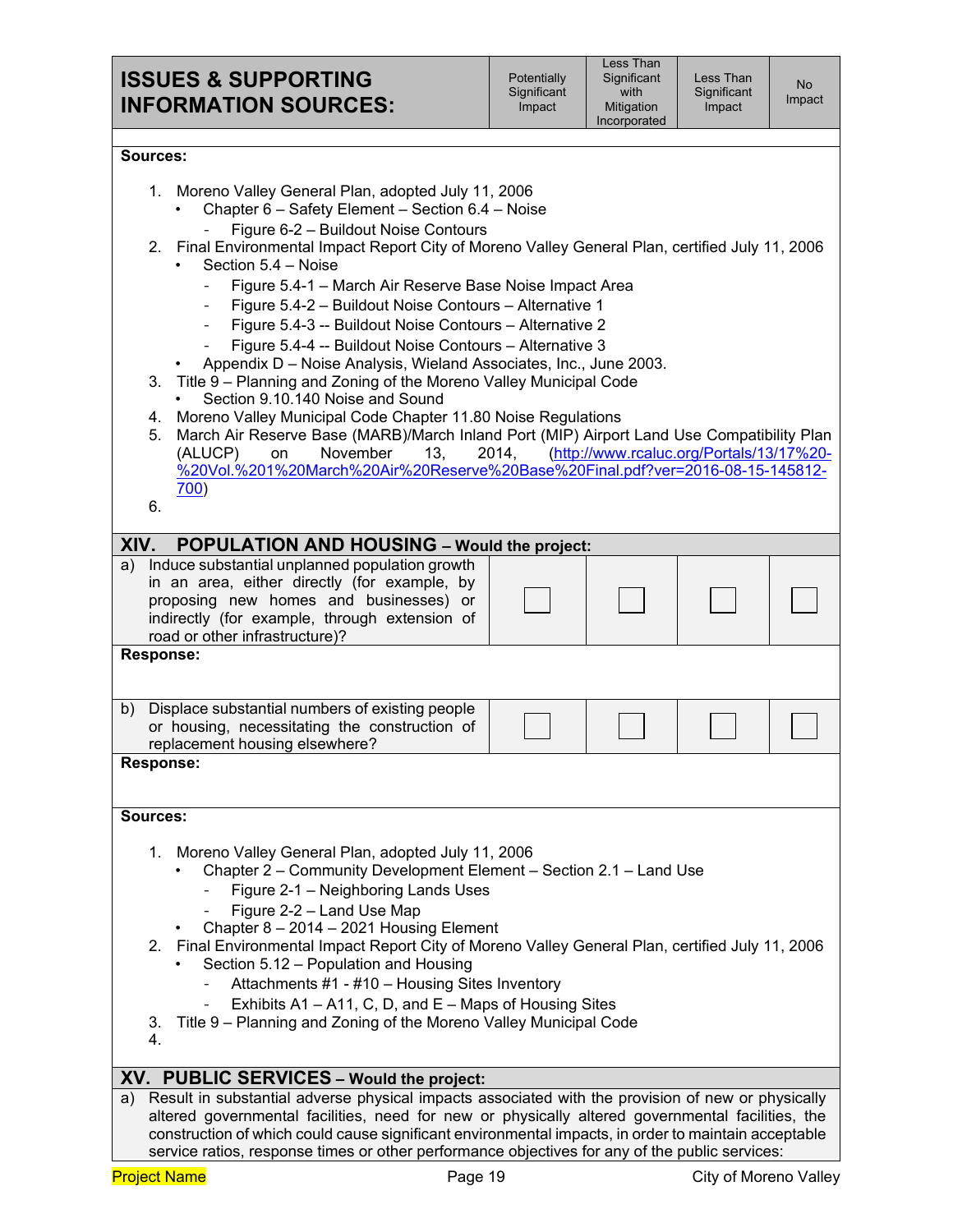| <b>ISSUES &amp; SUPPORTING</b><br><b>INFORMATION SOURCES:</b>                                                                                                                                                                                                                                                                                                                                                                                                                                                                                                                                                                                                                                                                                                                                                                                                                                                                                                                                                                                                                                                                          | Less Than<br>Potentially<br>Significant<br>Less Than<br>No<br>Significant<br>with<br>Significant<br>Impact<br>Mitigation<br>Impact<br>Impact<br>Incorporated |  |  |  |  |  |
|----------------------------------------------------------------------------------------------------------------------------------------------------------------------------------------------------------------------------------------------------------------------------------------------------------------------------------------------------------------------------------------------------------------------------------------------------------------------------------------------------------------------------------------------------------------------------------------------------------------------------------------------------------------------------------------------------------------------------------------------------------------------------------------------------------------------------------------------------------------------------------------------------------------------------------------------------------------------------------------------------------------------------------------------------------------------------------------------------------------------------------------|--------------------------------------------------------------------------------------------------------------------------------------------------------------|--|--|--|--|--|
| Fire protection?<br>i)                                                                                                                                                                                                                                                                                                                                                                                                                                                                                                                                                                                                                                                                                                                                                                                                                                                                                                                                                                                                                                                                                                                 |                                                                                                                                                              |  |  |  |  |  |
| <b>Response:</b>                                                                                                                                                                                                                                                                                                                                                                                                                                                                                                                                                                                                                                                                                                                                                                                                                                                                                                                                                                                                                                                                                                                       |                                                                                                                                                              |  |  |  |  |  |
| Police protection?<br>ii)                                                                                                                                                                                                                                                                                                                                                                                                                                                                                                                                                                                                                                                                                                                                                                                                                                                                                                                                                                                                                                                                                                              |                                                                                                                                                              |  |  |  |  |  |
| Response:                                                                                                                                                                                                                                                                                                                                                                                                                                                                                                                                                                                                                                                                                                                                                                                                                                                                                                                                                                                                                                                                                                                              |                                                                                                                                                              |  |  |  |  |  |
| Schools?<br>iii)                                                                                                                                                                                                                                                                                                                                                                                                                                                                                                                                                                                                                                                                                                                                                                                                                                                                                                                                                                                                                                                                                                                       |                                                                                                                                                              |  |  |  |  |  |
| <b>Response:</b>                                                                                                                                                                                                                                                                                                                                                                                                                                                                                                                                                                                                                                                                                                                                                                                                                                                                                                                                                                                                                                                                                                                       |                                                                                                                                                              |  |  |  |  |  |
| Parks?<br>iv)                                                                                                                                                                                                                                                                                                                                                                                                                                                                                                                                                                                                                                                                                                                                                                                                                                                                                                                                                                                                                                                                                                                          |                                                                                                                                                              |  |  |  |  |  |
| <b>Response:</b>                                                                                                                                                                                                                                                                                                                                                                                                                                                                                                                                                                                                                                                                                                                                                                                                                                                                                                                                                                                                                                                                                                                       |                                                                                                                                                              |  |  |  |  |  |
| Other public facilities?<br>V)                                                                                                                                                                                                                                                                                                                                                                                                                                                                                                                                                                                                                                                                                                                                                                                                                                                                                                                                                                                                                                                                                                         |                                                                                                                                                              |  |  |  |  |  |
| <b>Response:</b>                                                                                                                                                                                                                                                                                                                                                                                                                                                                                                                                                                                                                                                                                                                                                                                                                                                                                                                                                                                                                                                                                                                       |                                                                                                                                                              |  |  |  |  |  |
| Sources:                                                                                                                                                                                                                                                                                                                                                                                                                                                                                                                                                                                                                                                                                                                                                                                                                                                                                                                                                                                                                                                                                                                               |                                                                                                                                                              |  |  |  |  |  |
| Moreno Valley General Plan, adopted July 11, 2006<br>1.<br>Chapter 2 - Community Development Element - Section 2.5 - Schools<br>٠<br>Figure 2-3 - School District Boundaries<br>Chapter 2 - Community Development Element - Section 2.6 - Library Services<br>٠<br>Chapter 2 - Community Development Element - Section 2.7 - Special Districts<br>$\bullet$<br>Chapter 2 - Community Development Element - Section 2.5 - Other City Facilities<br>$\bullet$<br>Chapter 4 – Parks, Recreation and Open Space Element – Section 4.3 – Parks and<br>$\bullet$<br>Recreation<br>Figure 4-2 - Future Parklands Acquisition Areas<br>Figure 4-3 - Master Plan of Trails<br>Chapter 6 – Safety Element – Section 6.1 – Police Protection and Crime Preventions<br>Chapter 6 - Safety Element - Section 6.2 - Fire and Emergency Services<br>٠<br>Figure 6-1 - Fire Stations<br>2. Final Environmental Impact Report City of Moreno Valley General Plan, certified July 11, 2006<br>Section 5.13 - Public Services<br>Figure 5.13-1 - Location of Public Facilities<br>Title 9 - Planning and Zoning of the Moreno Valley Municipal Code<br>3. |                                                                                                                                                              |  |  |  |  |  |
| XVI. RECREATION - Would the project:<br>a) Would the project increase the use of existing                                                                                                                                                                                                                                                                                                                                                                                                                                                                                                                                                                                                                                                                                                                                                                                                                                                                                                                                                                                                                                              |                                                                                                                                                              |  |  |  |  |  |
| neighborhood and regional parks or other<br>recreational facilities such that substantial<br>physical deterioration of the facility would occur<br>or be accelerated?                                                                                                                                                                                                                                                                                                                                                                                                                                                                                                                                                                                                                                                                                                                                                                                                                                                                                                                                                                  |                                                                                                                                                              |  |  |  |  |  |
| <b>Response:</b>                                                                                                                                                                                                                                                                                                                                                                                                                                                                                                                                                                                                                                                                                                                                                                                                                                                                                                                                                                                                                                                                                                                       |                                                                                                                                                              |  |  |  |  |  |
| Does the project include recreational facilities or<br>b)<br>require the construction or expansion of                                                                                                                                                                                                                                                                                                                                                                                                                                                                                                                                                                                                                                                                                                                                                                                                                                                                                                                                                                                                                                  |                                                                                                                                                              |  |  |  |  |  |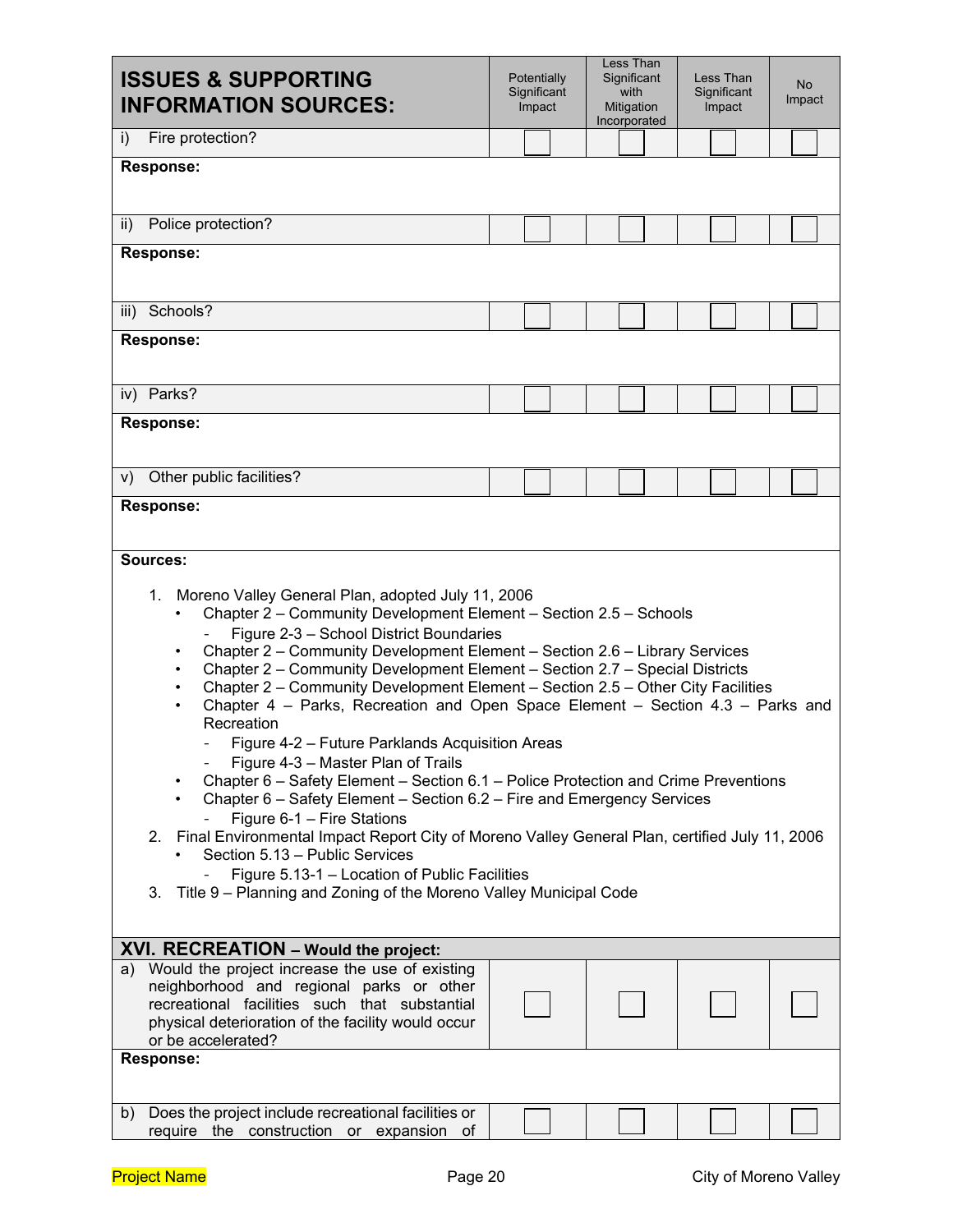| <b>ISSUES &amp; SUPPORTING</b><br><b>INFORMATION SOURCES:</b>                                                                                                                                                                                                                                                                                                                                                                                                                                                                                                               | Potentially<br>Significant<br>Impact | Less Than<br>Significant<br>with<br>Mitigation<br>Incorporated | Less Than<br>Significant<br>Impact | <b>No</b><br>Impact |  |
|-----------------------------------------------------------------------------------------------------------------------------------------------------------------------------------------------------------------------------------------------------------------------------------------------------------------------------------------------------------------------------------------------------------------------------------------------------------------------------------------------------------------------------------------------------------------------------|--------------------------------------|----------------------------------------------------------------|------------------------------------|---------------------|--|
| recreational facilities which have an adverse<br>physical effect on the environment?                                                                                                                                                                                                                                                                                                                                                                                                                                                                                        |                                      |                                                                |                                    |                     |  |
| <b>Response:</b>                                                                                                                                                                                                                                                                                                                                                                                                                                                                                                                                                            |                                      |                                                                |                                    |                     |  |
| Sources:                                                                                                                                                                                                                                                                                                                                                                                                                                                                                                                                                                    |                                      |                                                                |                                    |                     |  |
| 1. Moreno Valley General Plan, adopted July 11, 2006<br>Chapter 4 – Parks, Recreation and Open Space Element – Section 4.3 – Parks and<br>Recreation<br>Figure 4-1 Open Space<br>$\overline{\phantom{a}}$<br>Figure 4-2 - Future Parklands Acquisition Areas<br>$\sim$<br>Figure 4-3 - Master Plan of Trails<br>2. Final Environmental Impact Report City of Moreno Valley General Plan, certified July 11, 2006<br>Section 5.13 - Public Services<br>Figure 5.13-1 - Location of Public Facilities<br>3. Title 9 – Planning and Zoning of the Moreno Valley Municipal Code |                                      |                                                                |                                    |                     |  |
| <b>XVII. TRANSPORTATION</b> – Would the project:                                                                                                                                                                                                                                                                                                                                                                                                                                                                                                                            |                                      |                                                                |                                    |                     |  |
| a) Conflict with program plan, ordinance or policy<br>addressing the circulation system, including<br>roadway, bicycle and<br>pedestrian<br>transit,<br>facilities?                                                                                                                                                                                                                                                                                                                                                                                                         |                                      |                                                                |                                    |                     |  |
| <b>Response:</b>                                                                                                                                                                                                                                                                                                                                                                                                                                                                                                                                                            |                                      |                                                                |                                    |                     |  |
| b) Conflict<br>be inconsistent with<br><b>or</b><br><b>CEQA</b><br>Guidelines section 15064.3, subdivision (b)?                                                                                                                                                                                                                                                                                                                                                                                                                                                             |                                      |                                                                |                                    |                     |  |
| <b>Response:</b>                                                                                                                                                                                                                                                                                                                                                                                                                                                                                                                                                            |                                      |                                                                |                                    |                     |  |
| Substantially increase hazards due to a<br>$\mathsf{C}$<br>geometric design feature (e.g., sharp curves or<br>dangerous intersections) or incompatible uses<br>(e.g., farm equipment)?                                                                                                                                                                                                                                                                                                                                                                                      |                                      |                                                                |                                    |                     |  |
| <b>Response:</b>                                                                                                                                                                                                                                                                                                                                                                                                                                                                                                                                                            |                                      |                                                                |                                    |                     |  |
| Result in inadequate emergency access?<br>d)                                                                                                                                                                                                                                                                                                                                                                                                                                                                                                                                |                                      |                                                                |                                    |                     |  |
| <b>Response:</b>                                                                                                                                                                                                                                                                                                                                                                                                                                                                                                                                                            |                                      |                                                                |                                    |                     |  |
| Sources:                                                                                                                                                                                                                                                                                                                                                                                                                                                                                                                                                                    |                                      |                                                                |                                    |                     |  |
| 1. Moreno Valley General Plan, adopted July 11, 2006<br><b>Chapter 5 Circulation Element</b><br>Figure 9-1 - Circulation Plan<br>Figure 9-2 - LOS Standards<br>Figure 9-3 - Roadway Cross-Sections<br>$\overline{\phantom{a}}$<br>Figure 9-4 - Bikeway Plan<br>2. Final Environmental Impact Report City of Moreno Valley General Plan, certified July 11, 2006<br>Section 5.2 - Traffic/Circulation                                                                                                                                                                        |                                      |                                                                |                                    |                     |  |
| Figure 5.2-1 - Circulation Plan                                                                                                                                                                                                                                                                                                                                                                                                                                                                                                                                             |                                      |                                                                |                                    |                     |  |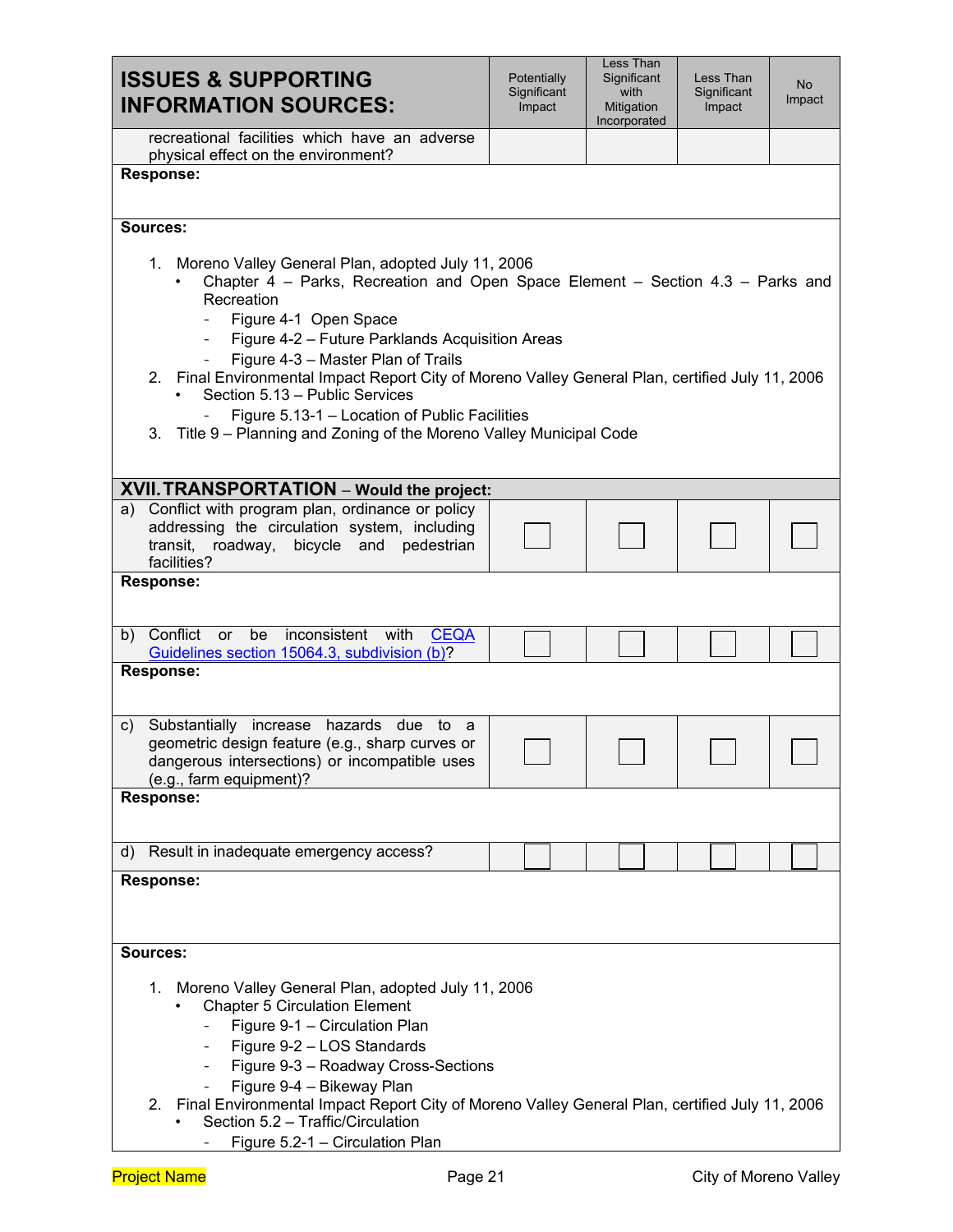| <b>ISSUES &amp; SUPPORTING</b><br><b>INFORMATION SOURCES:</b>                                                                                                                                                                                                                                                                                                                                                                                                                                                                                                                                                                                                                                                                                                                                                                                                                                                                                                                                                                  | Potentially<br>Significant<br>Impact | Less Than<br>Significant<br>with<br>Mitigation<br>Incorporated | Less Than<br>Significant<br>Impact | No<br>Impact |  |
|--------------------------------------------------------------------------------------------------------------------------------------------------------------------------------------------------------------------------------------------------------------------------------------------------------------------------------------------------------------------------------------------------------------------------------------------------------------------------------------------------------------------------------------------------------------------------------------------------------------------------------------------------------------------------------------------------------------------------------------------------------------------------------------------------------------------------------------------------------------------------------------------------------------------------------------------------------------------------------------------------------------------------------|--------------------------------------|----------------------------------------------------------------|------------------------------------|--------------|--|
| Figure 5.2-2 - General Plan Roadway Cross-Sections<br>Figure 5.2-3 - Year 2000 Number of Through Lanes<br>$\overline{\phantom{a}}$<br>Figure 5.2-4 - Year 2000 Daily Volume/Capacity (V/C) Ratios<br>$\overline{\phantom{a}}$<br>Figure 5.2-5 - Year 2000 Average Daily Traffic Volumes<br>Figure 5.2-6 - Proposed Circulation Plan<br>Figure 5.2-7 - LOS Standards<br>Appendix B - Traffic Analysis, City of Moreno Valley General Plan Traffic Study, Urban<br>Crossroads, June 2004.<br>Title 9 - Planning and Zoning of the Moreno Valley Municipal Code<br>3.<br>Moreno Valley Municipal Code Chapter 3.18 Special Gas Tax Street Improvement Fund<br>4.<br>Moreno Valley Master Bike Plan, adopted January 2015<br>5.<br>Riverside County Transportation Commission, Congestion Management Program, December<br>6.<br>14, 2011<br>XVIII. TRIBAL CULTURAL RESOURCES - Would the project:                                                                                                                                  |                                      |                                                                |                                    |              |  |
|                                                                                                                                                                                                                                                                                                                                                                                                                                                                                                                                                                                                                                                                                                                                                                                                                                                                                                                                                                                                                                |                                      |                                                                |                                    |              |  |
| Cause a substantial adverse change in the significance of a tribal cultural resource, defined in Public<br>a)<br>Resources Code Section 21074 as either a site, feature, place, cultural landscape that is<br>geographically defined in terms of the size and scope of the landscape, sacred place, or object with<br>cultural value to a California Native American tribe, and that is:                                                                                                                                                                                                                                                                                                                                                                                                                                                                                                                                                                                                                                       |                                      |                                                                |                                    |              |  |
| Listed or eligible for listing in the California<br>i)<br>Register of Historical Resources, or in a local<br>register of historical resources as defined in<br>Public Resources Code Section 5020.1(k), or                                                                                                                                                                                                                                                                                                                                                                                                                                                                                                                                                                                                                                                                                                                                                                                                                     |                                      |                                                                |                                    |              |  |
| <b>Response:</b>                                                                                                                                                                                                                                                                                                                                                                                                                                                                                                                                                                                                                                                                                                                                                                                                                                                                                                                                                                                                               |                                      |                                                                |                                    |              |  |
| A resource determined by the lead agency, in its<br>ii)<br>discretion<br>and<br>supported by substantial<br>evidence, to be significant pursuant to criteria<br>set forth in subdivision (c) of Public Resources<br>Code section 5024.1. In applying the criteria set<br>forth in subdivision (c) of Public Resources<br>Code section 5024.1, the lead agency shall<br>consider the significance of the resource to a<br>California Native American tribe.<br><b>Response:</b>                                                                                                                                                                                                                                                                                                                                                                                                                                                                                                                                                 |                                      |                                                                |                                    |              |  |
|                                                                                                                                                                                                                                                                                                                                                                                                                                                                                                                                                                                                                                                                                                                                                                                                                                                                                                                                                                                                                                |                                      |                                                                |                                    |              |  |
| Sources:                                                                                                                                                                                                                                                                                                                                                                                                                                                                                                                                                                                                                                                                                                                                                                                                                                                                                                                                                                                                                       |                                      |                                                                |                                    |              |  |
| 1. Moreno Valley General Plan, adopted July 11, 2006<br>Chapter 7 - Conservation Element - Section 7.2 - Cultural and Historical Resources<br>2. Final Environmental Impact Report City of Moreno Valley General Plan, certified July 11, 2006<br>Section 5.10 - Cultural Resources<br>Figure 5.10-1 - Locations of Listed Historic Resource Inventory Structures<br>Figure 5.10-2 - Location of Prehistoric Sites<br>Figure 5.10-3 - Paleontological Resource Sensitive Areas<br>Appendix F - Cultural Resources Analysis, Study of Historical and Archaeological Resources<br>for the Revised General Plan, City of Moreno Valley, Archaeological Associates, August<br>2003.<br>Title 9 – Planning and Zoning of the Moreno Valley Municipal Code<br>3.<br>Moreno Valley Municipal Code Title 7 - Cultural Preservation<br>4.<br>Cultural Resources Inventory for the City of Moreno Valley, Riverside County, California,<br>5.<br>prepared by Daniel F. McCarthy, Archaeological Research Unit, University of California, |                                      |                                                                |                                    |              |  |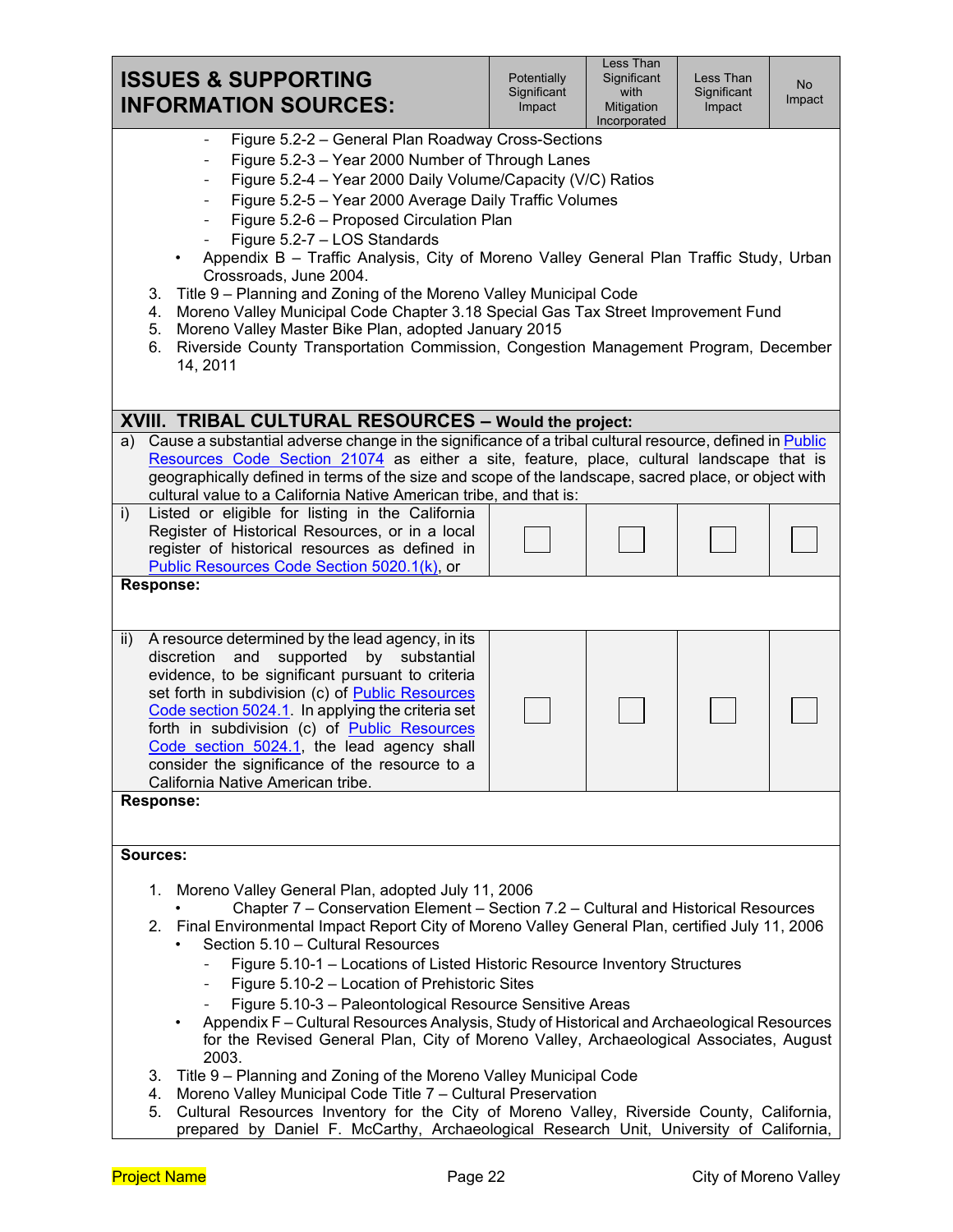| <b>ISSUES &amp; SUPPORTING</b><br><b>INFORMATION SOURCES:</b>                                                                                                                                                                                                                                                                                                                                                                                                                                                                                                                                                                                                                                      | Potentially<br>Significant<br>Impact | Less Than<br>Significant<br>with<br>Mitigation<br>Incorporated | Less Than<br>Significant<br>Impact | No<br>Impact |
|----------------------------------------------------------------------------------------------------------------------------------------------------------------------------------------------------------------------------------------------------------------------------------------------------------------------------------------------------------------------------------------------------------------------------------------------------------------------------------------------------------------------------------------------------------------------------------------------------------------------------------------------------------------------------------------------------|--------------------------------------|----------------------------------------------------------------|------------------------------------|--------------|
| Riverside, October 1987 (This document cannot be provided to the public due to the inclusion of<br>confidential information pursuant to Government Code Section 6254.10.)<br>6.                                                                                                                                                                                                                                                                                                                                                                                                                                                                                                                    |                                      |                                                                |                                    |              |
|                                                                                                                                                                                                                                                                                                                                                                                                                                                                                                                                                                                                                                                                                                    |                                      |                                                                |                                    |              |
| XIX.<br><b>UTILITIES AND SERVICE SYSTEMS - Would the project:</b><br>result in the<br>relocation<br>Require<br><b>or</b><br>a)<br>or                                                                                                                                                                                                                                                                                                                                                                                                                                                                                                                                                               |                                      |                                                                |                                    |              |
| construction of new or expanded water,<br>wastewater treatment or storm water drainage,<br>electric<br>natural<br>power.<br>gas,<br>or<br>telecommunications facilities, the construction<br>or relocation of which could cause significant<br>environmental effects?                                                                                                                                                                                                                                                                                                                                                                                                                              |                                      |                                                                |                                    |              |
| <b>Response:</b>                                                                                                                                                                                                                                                                                                                                                                                                                                                                                                                                                                                                                                                                                   |                                      |                                                                |                                    |              |
| Have sufficient water supplies available to serve<br>b)<br>the project and reasonably foreseeable future<br>development during normal, dry and multiple<br>dry years?                                                                                                                                                                                                                                                                                                                                                                                                                                                                                                                              |                                      |                                                                |                                    |              |
| <b>Response:</b>                                                                                                                                                                                                                                                                                                                                                                                                                                                                                                                                                                                                                                                                                   |                                      |                                                                |                                    |              |
|                                                                                                                                                                                                                                                                                                                                                                                                                                                                                                                                                                                                                                                                                                    |                                      |                                                                |                                    |              |
| Result in a determination by the wastewater<br>C)<br>treatment provider which serves or may serve<br>the project that it has adequate capacity to serve<br>the project's projected demand in addition to the<br>provider's existing commitments?                                                                                                                                                                                                                                                                                                                                                                                                                                                   |                                      |                                                                |                                    |              |
| <b>Response:</b>                                                                                                                                                                                                                                                                                                                                                                                                                                                                                                                                                                                                                                                                                   |                                      |                                                                |                                    |              |
| Generate solid waste in excess of State or local<br>$\mathsf{d}$ )<br>standards, or in excess of the capacity of local<br>infrastructure,<br>otherwise<br>impair<br>or<br>the<br>attainment of solid waste reduction goals?                                                                                                                                                                                                                                                                                                                                                                                                                                                                        |                                      |                                                                |                                    |              |
| <b>Response:</b>                                                                                                                                                                                                                                                                                                                                                                                                                                                                                                                                                                                                                                                                                   |                                      |                                                                |                                    |              |
| with federal,<br>state,<br>Comply<br>and<br>local<br>e)<br>management and reduction statutes<br>and<br>regulations related to solid waste?                                                                                                                                                                                                                                                                                                                                                                                                                                                                                                                                                         |                                      |                                                                |                                    |              |
| <b>Response:</b>                                                                                                                                                                                                                                                                                                                                                                                                                                                                                                                                                                                                                                                                                   |                                      |                                                                |                                    |              |
| Sources:                                                                                                                                                                                                                                                                                                                                                                                                                                                                                                                                                                                                                                                                                           |                                      |                                                                |                                    |              |
| Moreno Valley General Plan, adopted July 11, 2006<br>1.<br>Chapter 2 - Conservation Element - Section 2.4 - Utilities<br>Chapter 6 - Safety Element - Section 6.7 - Water Quality<br>$\bullet$<br>Chapter 7 – Conservation Element – Section 7.3 – Solid Waste<br>٠<br>Chapter 7 -- Conservation Element - Section 7.5-Water Resources<br>٠<br>Figure 7-1 - Water Purveyor Service Area Map<br>2. Final Environmental Impact Report City of Moreno Valley General Plan, certified July 11, 2006<br>Section 5.7 - Hydrology and Water Quality<br>Figure 5.7-1 - Strom Water Flows and Major Drainage Facilities<br>Figure 5.7-2 - Groundwater Basins<br>Section 5.13 - Public Services<br>$\bullet$ |                                      |                                                                |                                    |              |
| Figure 5.13-1 - Locations of Public Facilities<br><b>Project Name</b><br>Page 23                                                                                                                                                                                                                                                                                                                                                                                                                                                                                                                                                                                                                   |                                      |                                                                | <b>City of Moreno Valley</b>       |              |
|                                                                                                                                                                                                                                                                                                                                                                                                                                                                                                                                                                                                                                                                                                    |                                      |                                                                |                                    |              |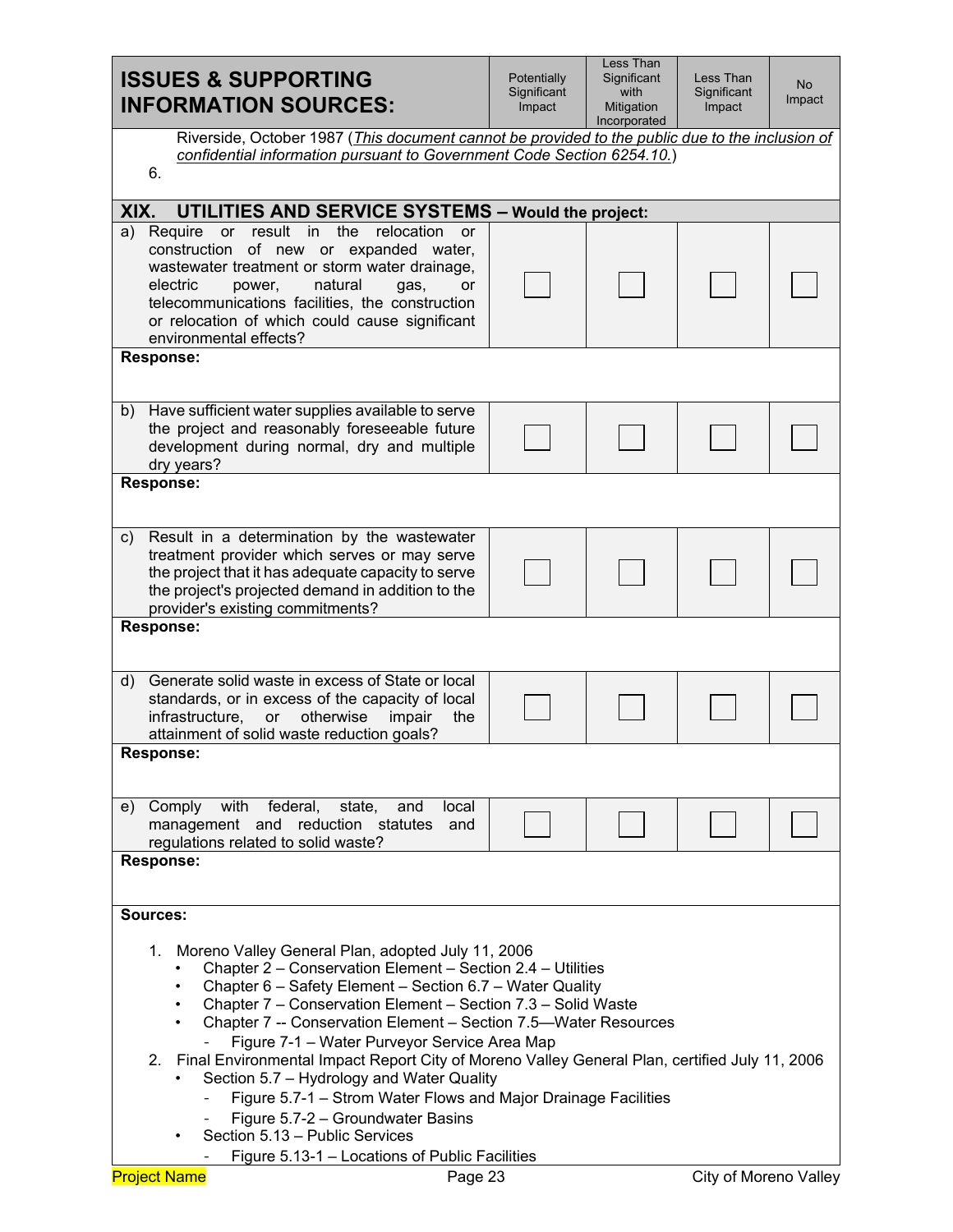| <b>ISSUES &amp; SUPPORTING</b><br><b>INFORMATION SOURCES:</b>                                                                                                                                                                                                                                                                                                                                                                                                                                                                                                                                                                                                                                    | Potentially<br>Significant<br>Impact | Less Than<br>Significant<br>with<br>Mitigation<br>Incorporated | Less Than<br>Significant<br>Impact | No.<br>Impact |  |  |  |  |
|--------------------------------------------------------------------------------------------------------------------------------------------------------------------------------------------------------------------------------------------------------------------------------------------------------------------------------------------------------------------------------------------------------------------------------------------------------------------------------------------------------------------------------------------------------------------------------------------------------------------------------------------------------------------------------------------------|--------------------------------------|----------------------------------------------------------------|------------------------------------|---------------|--|--|--|--|
| Title 9 – Planning and Zoning of the Moreno Valley Municipal Code<br>3.<br>Moreno Valley Municipal Code Chapter 8.10 Stormwater/Urban Runoff Management and<br>4.<br><b>Discharge Controls</b><br>5. Moreno Valley Municipal Code Section 8.21.170 National Pollutant Discharge Elimination<br>System (NPDES).<br>Moreno Valley Municipal Code Chapter 8.80 - Recycling and Diversion of Construction and<br>6.<br><b>Demolition Waste</b><br>7.                                                                                                                                                                                                                                                 |                                      |                                                                |                                    |               |  |  |  |  |
| <b>XX.</b> WILDFIRE $-$ If located in or near state responsibility areas or lands classified as very high fire                                                                                                                                                                                                                                                                                                                                                                                                                                                                                                                                                                                   |                                      |                                                                |                                    |               |  |  |  |  |
| hazard severity zones, would the project:<br>a) Substantially impair an adopted emergency<br>response plan or emergency evacuation plan?<br><b>Response:</b>                                                                                                                                                                                                                                                                                                                                                                                                                                                                                                                                     |                                      |                                                                |                                    |               |  |  |  |  |
| Due to slope, prevailing winds, and other<br>b)<br>factors, exacerbate wildfire risks, and thereby<br>project<br>occupants<br>to,<br>pollutant<br>expose<br>concentrations<br>from<br>wildfire<br>or<br>the<br>a<br>uncontrolled spread of a wildfire?                                                                                                                                                                                                                                                                                                                                                                                                                                           |                                      |                                                                |                                    |               |  |  |  |  |
| <b>Response:</b>                                                                                                                                                                                                                                                                                                                                                                                                                                                                                                                                                                                                                                                                                 |                                      |                                                                |                                    |               |  |  |  |  |
| Require the installation or maintenance of<br>C)<br>associated infrastructure (such as roads, fuel<br>breaks, emergency water sources, power lines<br>or other utilities) that may exacerbate fire risk or<br>that may result in temporary or ongoing impacts<br>to the environment?                                                                                                                                                                                                                                                                                                                                                                                                             |                                      |                                                                |                                    |               |  |  |  |  |
| <b>Response:</b>                                                                                                                                                                                                                                                                                                                                                                                                                                                                                                                                                                                                                                                                                 |                                      |                                                                |                                    |               |  |  |  |  |
| Expose people or structures to significant risks,<br>d)<br>including downslope or downstream flooding or<br>landslides, as a result of runoff, post-fire slope<br>instability, or drainage changes?                                                                                                                                                                                                                                                                                                                                                                                                                                                                                              |                                      |                                                                |                                    |               |  |  |  |  |
| <b>Response:</b>                                                                                                                                                                                                                                                                                                                                                                                                                                                                                                                                                                                                                                                                                 |                                      |                                                                |                                    |               |  |  |  |  |
| <b>Sources:</b>                                                                                                                                                                                                                                                                                                                                                                                                                                                                                                                                                                                                                                                                                  |                                      |                                                                |                                    |               |  |  |  |  |
| Moreno Valley General Plan, adopted July 11, 2006<br>1.<br>Chapter 6 - Safety Element - Section 6.2- Fire and Emergency Services - 6.2.8-Wildland<br>Urban Interface<br>2. Final Environmental Impact Report City of Moreno Valley General Plan, certified July 11, 2006<br>Section 5.5 - Hazards and Hazardous Materials<br>Figure 5.5-2 - Floodplains and High Fire Hazard Areas<br>Title 9 – Planning and Zoning of the Moreno Valley Municipal Code<br>3.<br>4. Local Hazard Mitigation Plan, City of Moreno Valley Fire Department, adopted October 4, 2011,<br>amended 2017, http://www.moval.org/city hall/departments/fire/pdfs/haz-mit-plan.pdf<br>Chapter 5 - Wildland and Urban Fires |                                      |                                                                |                                    |               |  |  |  |  |
| Figure 5-2 - Moreno Valley High Fire Area Map 2016<br>Chapter 8 - Landslide<br>$\bullet$<br>Figure 8-1 - Moreno Valley Slope Analysis 2016<br>5. Emergency<br>Operations<br>Plan,<br>Valley,<br>March<br>2009,<br>City<br>of<br>Moreno<br>http://www.moval.org/city hall/departments/fire/pdfs/mv-eop-0309.pdf                                                                                                                                                                                                                                                                                                                                                                                   |                                      |                                                                |                                    |               |  |  |  |  |
| <b>Project Name</b><br>Page 24                                                                                                                                                                                                                                                                                                                                                                                                                                                                                                                                                                                                                                                                   |                                      |                                                                | City of Moreno Valley              |               |  |  |  |  |